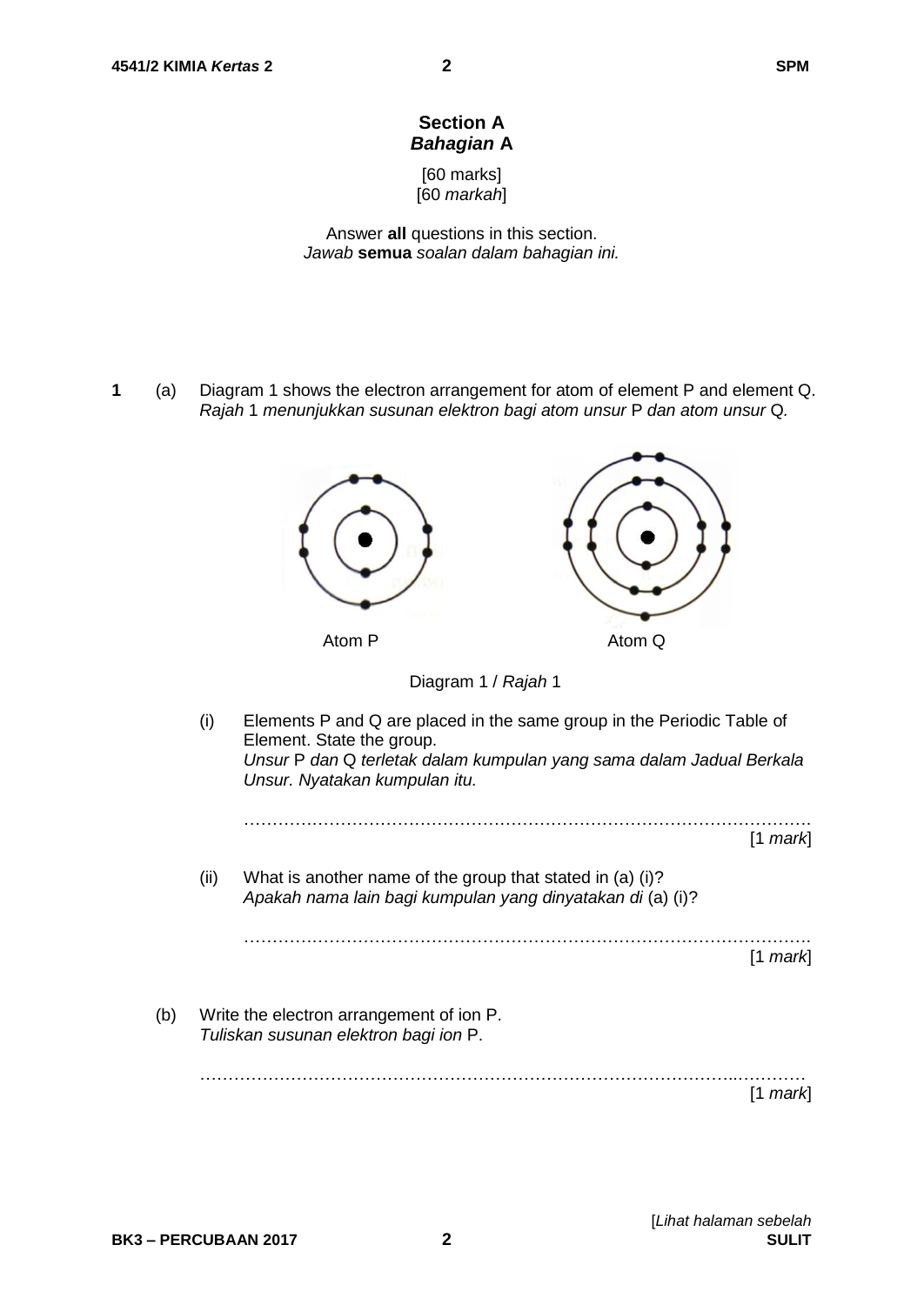| (c) |      | Element Q reacts with sodium to form a compound.<br>What is the chemical formula of the compound formed?<br>Unsur Q bertindak balas dengan natrium membentuk satu sebatian.<br>Apakah formula kimia sebatian yang terbentuk. |            |
|-----|------|------------------------------------------------------------------------------------------------------------------------------------------------------------------------------------------------------------------------------|------------|
|     |      |                                                                                                                                                                                                                              | $[1$ mark] |
| (d) | (i)  | Between element P and Q, which is more reactive?<br>Antara unsur P dan Q, yang manakah lebih reaktif?                                                                                                                        |            |
|     |      |                                                                                                                                                                                                                              | $[1$ mark  |
|     | (ii) | Explain your answer in (d) (i).<br>Terangkan jawapan anda di (d) (i).                                                                                                                                                        |            |
|     |      |                                                                                                                                                                                                                              |            |
|     |      |                                                                                                                                                                                                                              |            |
|     |      |                                                                                                                                                                                                                              |            |
|     |      |                                                                                                                                                                                                                              | [3 marks]  |
| (e) |      | State the name of one element that has the same chemical properties other than<br>element P and Q.                                                                                                                           |            |
|     |      | Nyatakan nama bagi satu unsur yang mempunyai sifat kimia yang sama selain<br>daripada unsur P dan Q.                                                                                                                         |            |
|     |      |                                                                                                                                                                                                                              | $[1$ mark  |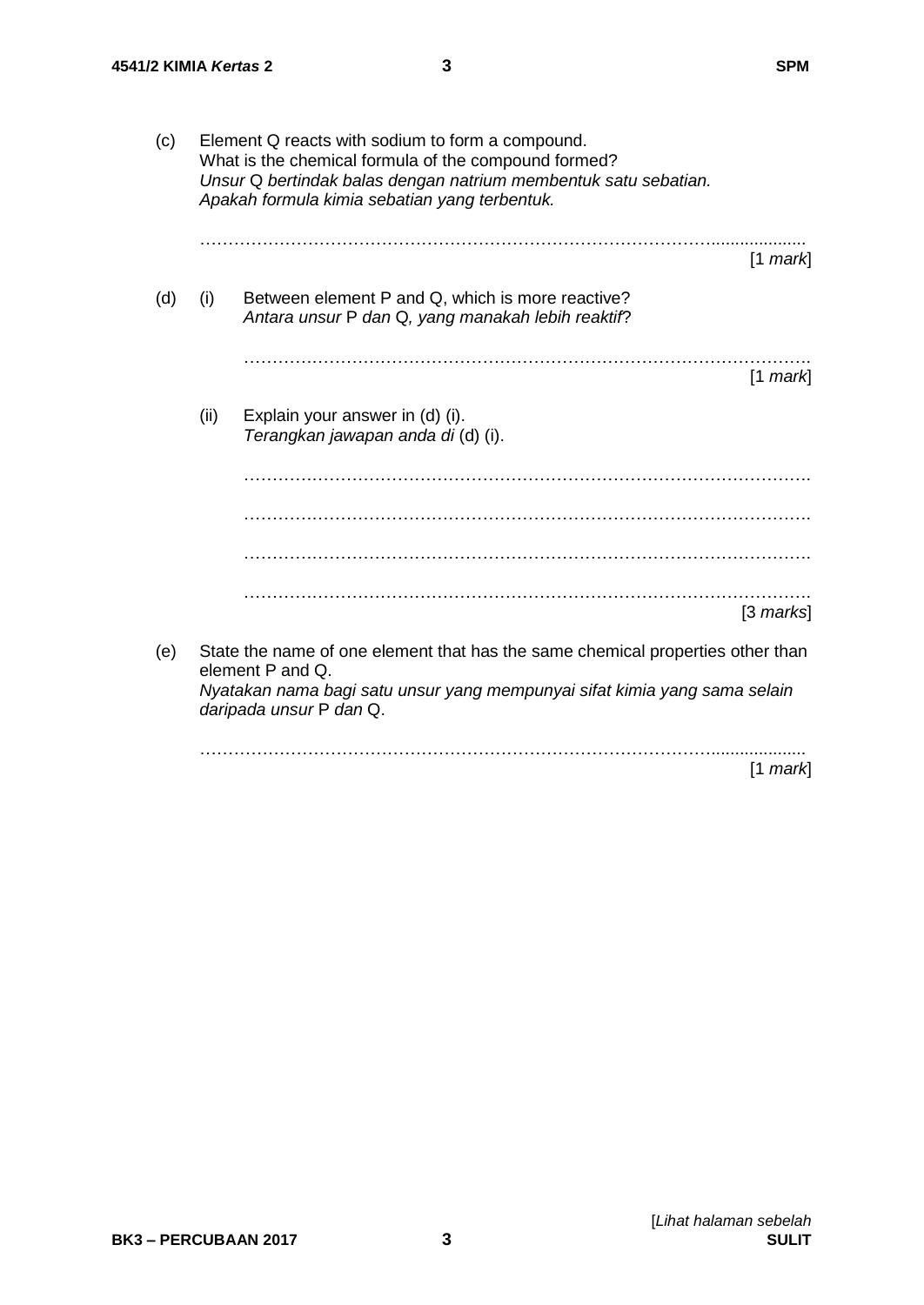**2** (a) Diagram 2.1 shows the cleansing action of cleaning agent **A** in hard water on a piece of greasy cloth. *Rajah* 2.1 *menunjukkan tindakan cucian agen pencuci* **A** *dalam air liat terhadap sehelai kain kotor.*



Diagram 2.1 / *Rajah* 2.1

| (i)   | What is hard water?<br>Apakah air liat?                                                                                                                                                                                                                                                                           |
|-------|-------------------------------------------------------------------------------------------------------------------------------------------------------------------------------------------------------------------------------------------------------------------------------------------------------------------|
|       | $[1$ mark                                                                                                                                                                                                                                                                                                         |
| (ii)  | State the type of cleaning agent A.<br>Nyatakan jenis agen pencuci A.                                                                                                                                                                                                                                             |
|       | $[1$ mark                                                                                                                                                                                                                                                                                                         |
| (iii) | Based on Diagram 2.1, it is observed that cleaning agent <b>A</b> is effective in<br>removing grease on the cloth in hard water. Explain the observation.<br>Berdasarkan Rajah 2.1, dapat diperhatikan agen pencuci A berkesan<br>menyingkirkan gris pada kain dalam air liat. Terangkan pemerhatian<br>tersebut. |
|       |                                                                                                                                                                                                                                                                                                                   |
|       |                                                                                                                                                                                                                                                                                                                   |
|       | [2 marks]                                                                                                                                                                                                                                                                                                         |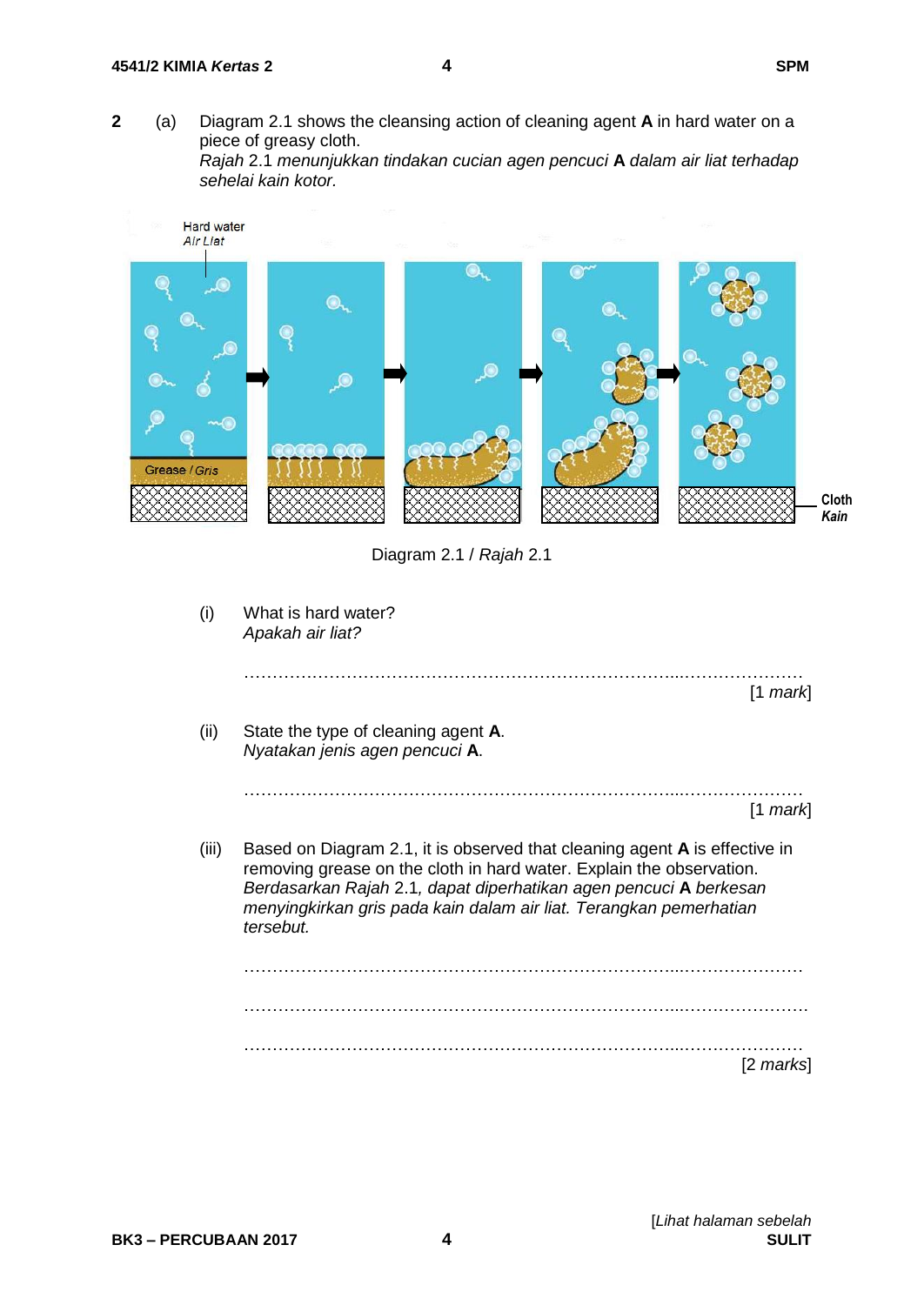(b) Table 2 shows the information of two different food additives, **X** and **Y**. *Jadual* 2 *menunjukkan maklumat bagi dua bahan tambah makanan yang berbeza,* **X** *dan* **Y***.*

| <b>Food Additive</b><br>Bahan tambah makanan | <b>Information</b><br><b>Maklumat</b>                                                                                |
|----------------------------------------------|----------------------------------------------------------------------------------------------------------------------|
|                                              | Added to soft drink to sweeten it.                                                                                   |
| X                                            | Ditambah kepada minuman ringan supaya ia<br>menjadi manis.                                                           |
| Υ                                            | Added to pickled chilli to provide an acidic<br>condition or to slow down the growth of<br>microorganisms.           |
|                                              | Ditambah kepada jeruk cili untuk menyediakan<br>keadaan yang berasid atau melambatkan<br>pertumbuhan mikroorganisma. |

Table 2 / *Jadual* 2

| (i)  | Suggest the food additives, X and Y.<br>Cadangkan bahan tambah makanan, X dan Y.                                                                                                                                                                                                                                                                                                                                    |  |  |  |  |  |
|------|---------------------------------------------------------------------------------------------------------------------------------------------------------------------------------------------------------------------------------------------------------------------------------------------------------------------------------------------------------------------------------------------------------------------|--|--|--|--|--|
|      |                                                                                                                                                                                                                                                                                                                                                                                                                     |  |  |  |  |  |
|      | [2 marks]                                                                                                                                                                                                                                                                                                                                                                                                           |  |  |  |  |  |
| (ii) | One of the food additives above is not suitable for a diabetic patient.<br>Suggest another food additive that can give the same sweetness but has<br>lower calorie content.<br>Satu daripada bahan tambah makanan di atas tidak sesuai bagi pesakit<br>diabetes.<br>Cadangkan satu bahan tambah makanan yang lain yang dapat memberi<br>kemanisan yang sama tetapi mempunyai kandungan kalori yang lebih<br>rendah. |  |  |  |  |  |
|      |                                                                                                                                                                                                                                                                                                                                                                                                                     |  |  |  |  |  |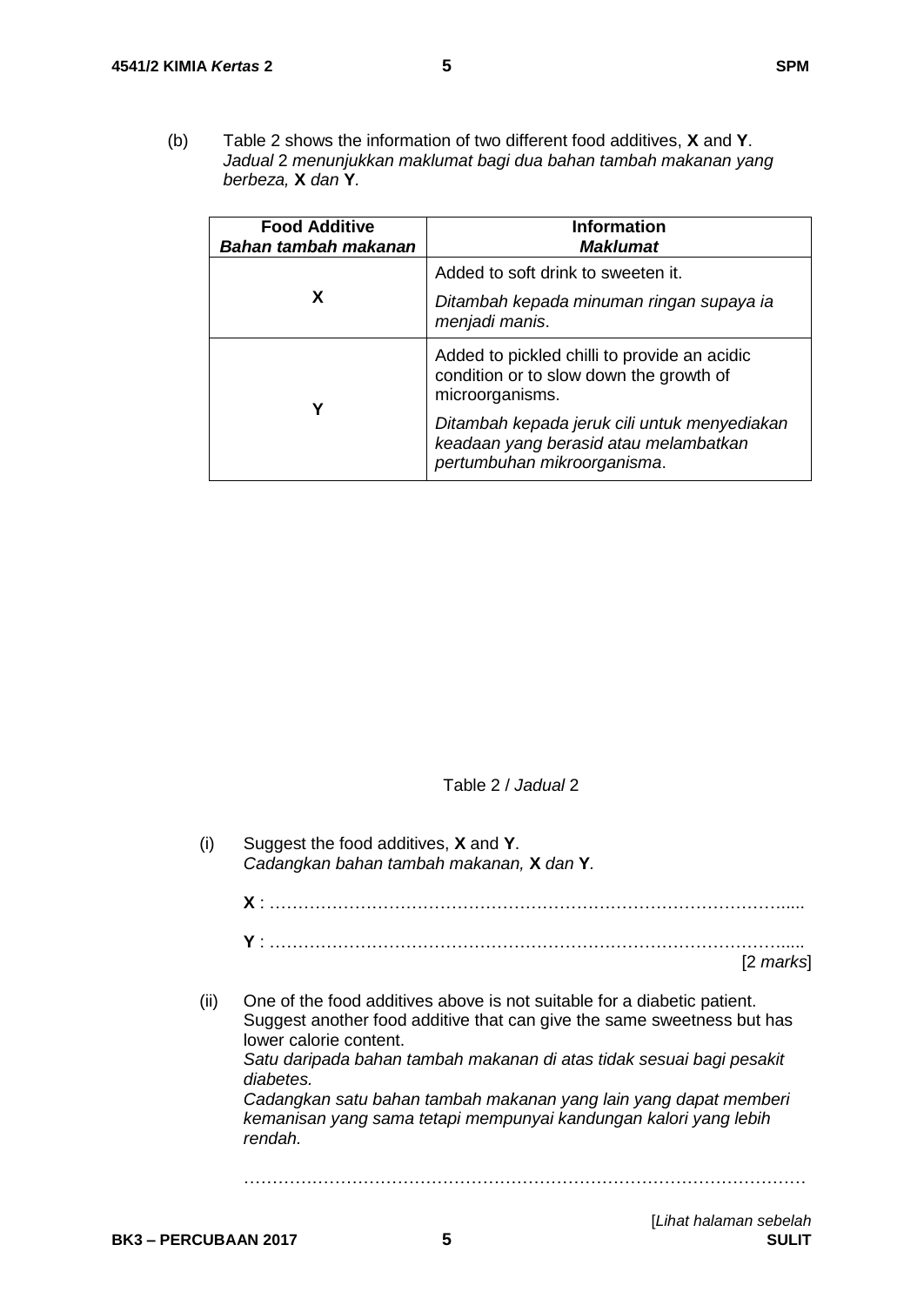(c) Diagram 2.2 shows the structural formula of two types of analgesic that is aspirin and paracetamol.

#### *Rajah* 2.2 *menunjukkan formula struktur bagi dua jenis analgesik iaitu aspirin dan parasetamol.*



Diagram 2.2 / *Rajah* 2.2

State which analgesic is more suitable for children and gastric patient. Explain your answer based on the formula structure in Diagram 2.2. *Nyatakan analgesik manakah yang lebih sesuai untuk kanak-kanak dan pesakit gastrik.*

*Terangkan jawapan anda berdasarkan formula struktur dalam Rajah* 2.2*.*

………………………………………………………………………………………......... ………………………………………………………………………………………......... ………………………………………………………………………………………......... [2 *marks*]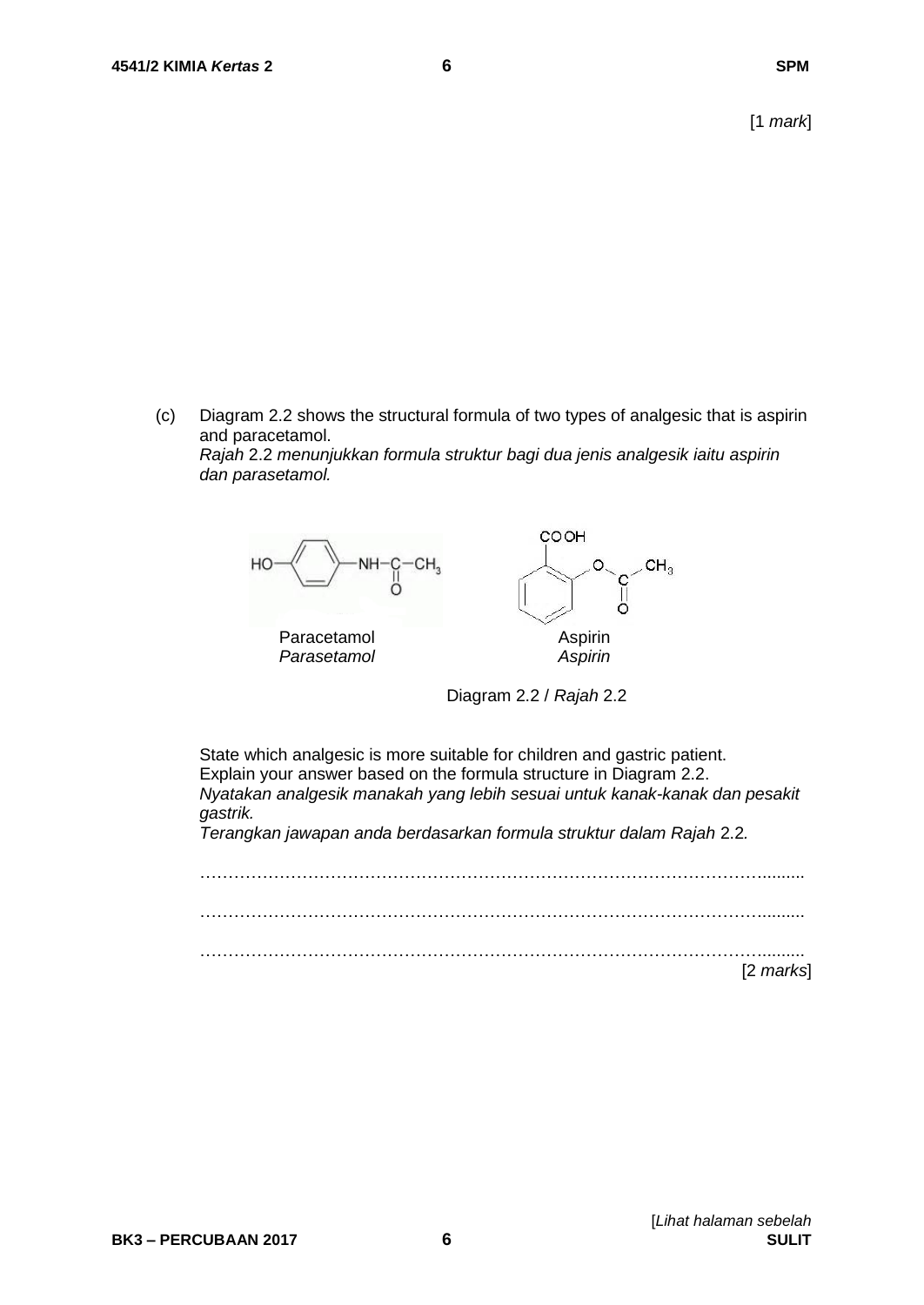**3** (a) Table 3 shows the molecular formula for two members of carboxylic acid. *Jadual* 3 *menunjukkan formula molekul bagi dua ahli bagi asid karboksilik.*

| Member of carboxylic acid            | <b>Methanoic acid</b> | <b>Ethanoic acid</b> |
|--------------------------------------|-----------------------|----------------------|
| Ahli asid karboksilik                | <b>Asid metanoik</b>  | Asid etanoik         |
| Molecular formula<br>Formula molekul | <b>HCOOH</b>          | CH <sub>3</sub> COOH |

#### Table 3 / *Jadual* 3

(i) What is the meaning of molecular formula? *Apakah yang dimaksudkan dengan formula molekul?*

………………………………………………………………………………………. ……………………………………………………………………………………….

[1 *mark*]

(ii) State the name of the elements presents in both acids. *Nyatakan nama bagi unsur-unsur yang hadir dalam kedua-dua asid*. ……………………………………………………………………………………….

[1 *mark*]

(iii) Calculate the molar mass of methanoic acid. *Hitungkan jisim molar bagi asid metanoik*. [Relative atomic mass;  $H = 1$ ,  $C = 12$ ,  $O = 16$ ] [*Jisim atom relatif;* H = 1 , C = 12 , O = 16]

[1 *mark*]

(iv) The chemical equation for the reaction between magnesium with ethanoic acid is as below:

 $Mg(s) + 2CH_3COOH(aq) \longrightarrow (CH_3COO)_2Mg(aq) + H_2(q)$ 

[*Lihat halaman sebelah* **BK3 – PERCUBAAN 2017 7 SULIT** Mg(*p*) + 2CH3COOH(*ak*) (CH3COO)2Mg(*ak*) + H2(*g*)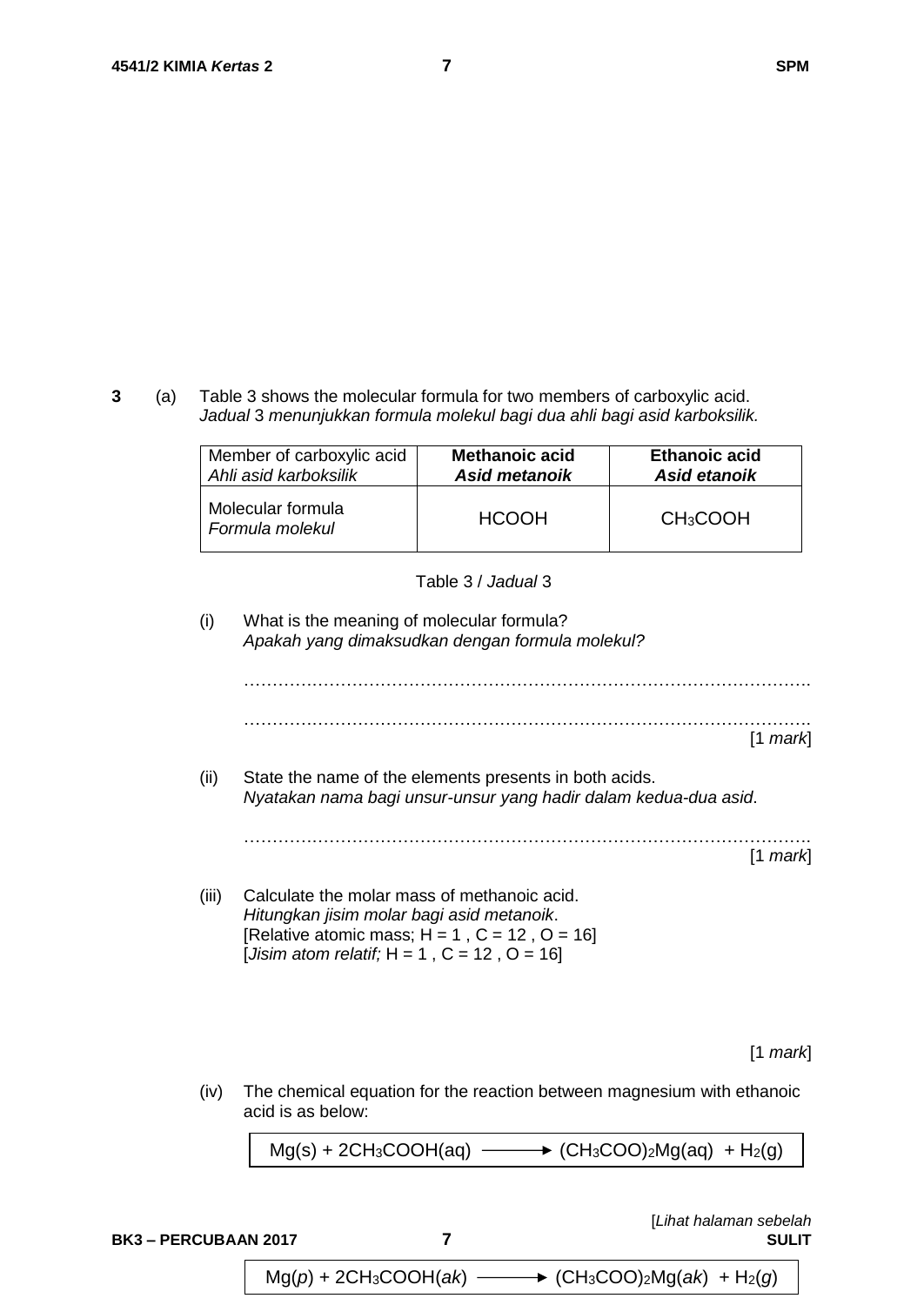Give **three** information that can be interpreted from the chemical equation.

*Persamaan kimia bagi tindak balas antara magnesium dengan asid etanoik adalah seperti di bawah.*

*Berikan tiga maklumat yang dapat ditafsir daripada persamaan kimia itu.*



(b) Diagram 3 shows the apparatus set up for the reaction between magnesium carbonate powder and sulphuric acid. *Rajah* 3 *menunjukkan susunan radas bagi tindak balas antara serbuk magnesium karbonat dengan asid sulfurik.*



*berlebihan.*

[Molar volume of gas at room conditions =  $24.0 \text{ dm}^3 \text{ mol}^{-1}$ ] [*Isipadu molar gas pada keadaan bilik* = 24.0 dm<sup>3</sup> mol-1 ]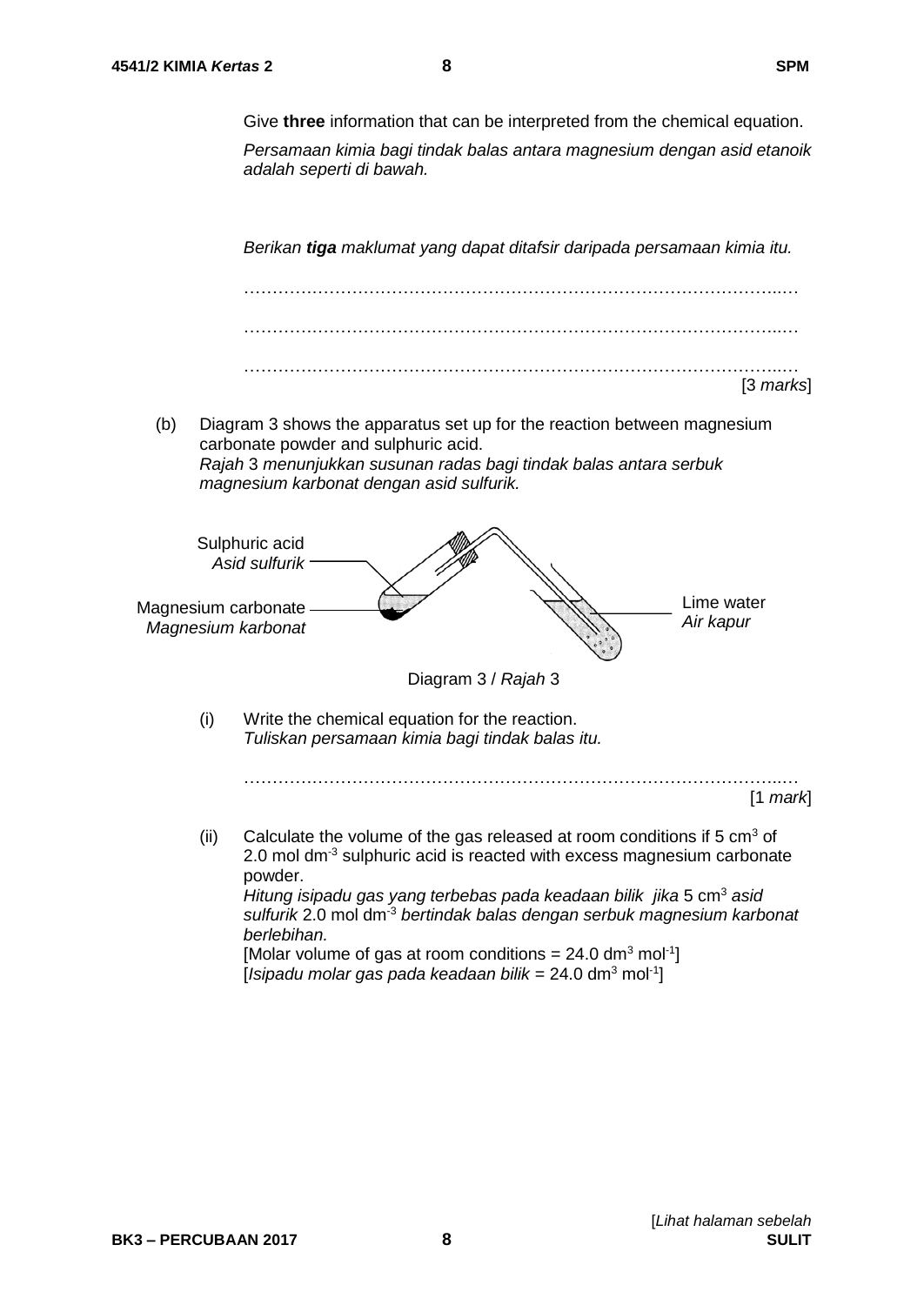[3 *marks*]

**4** Diagram 4 shows the apparatus set-up for the titration of 25.0 cm<sup>3</sup> of 0.5 mol dm<sup>-3</sup> sodium hydroxide, NaOH solution with 0.4 mol dm<sup>-3</sup> of hydrochloric acid, HCl, using indicator X.

Rajah 4 menunjukkan susunan radas bagi pentitratan antara 25.0 cm<sup>3</sup> larutan natrium hidroksida, NaOH 0.5 mol dm<sup>-3</sup> dengan asid hidroklorik, HCl 0.4 mol dm<sup>-3</sup>, *menggunakan penunjuk* X



Diagram 4 */ Rajah* 4

- (a) Suggest one suitable substance for indicator X. *Cadangkan satu bahan yang sesuai untuk penunjuk* X. …………………………………………………………………...………………….......... [1 *mark*]
- (b) State the colour change of the solution in the conical flask when the end point of titration is reached used indicator in (a) *Nyatakan perubahan warna bagi larutan dalam kelalang kon itu apabila takat akhir penitratan dicapai menggunakan penunjuk di* (a).

…………………………………………………………………...………………………..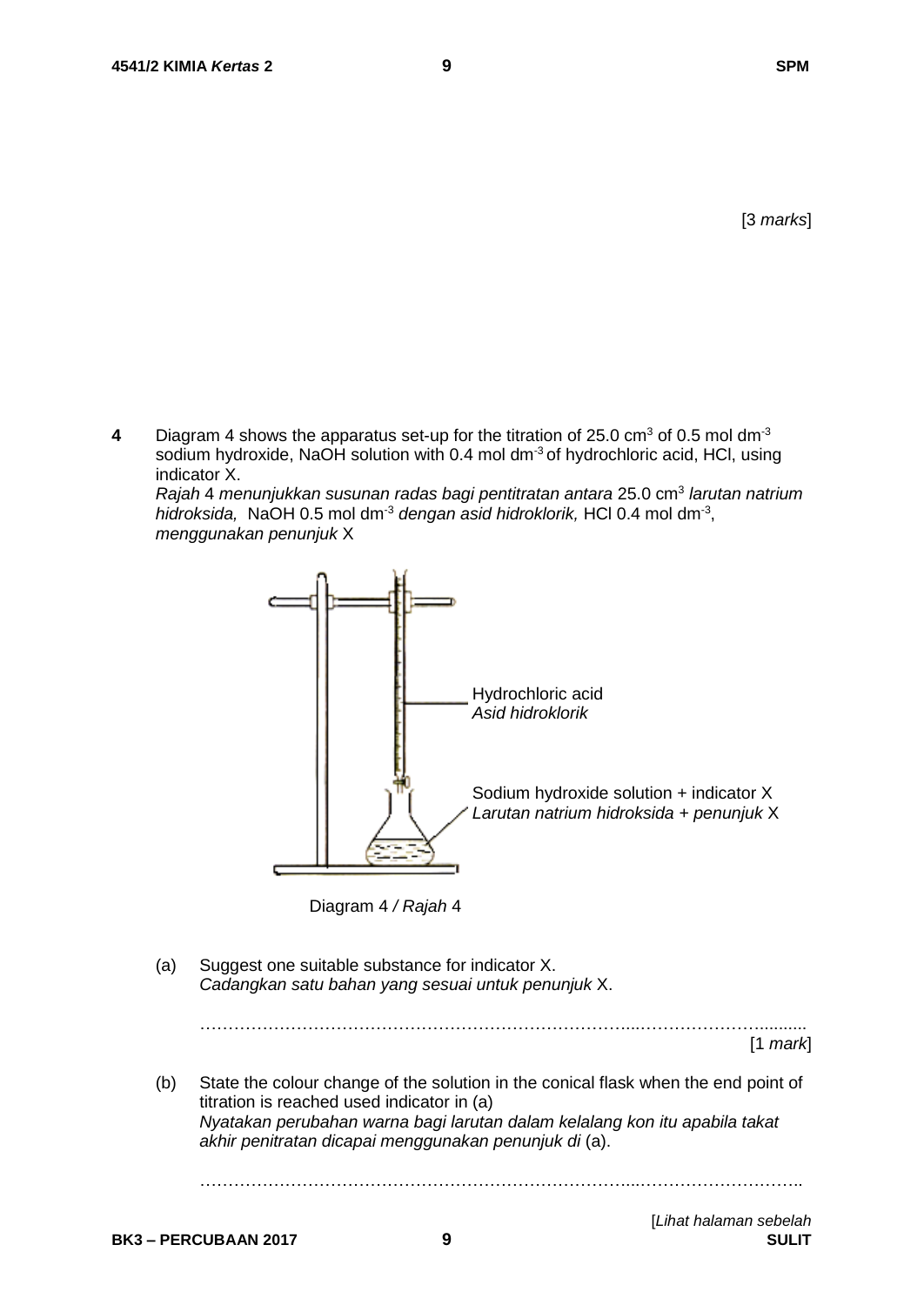[1 *mark*]

(c) State the type of reaction that occurs in the conical flask. *Nyatakan jenis tindak balas yang berlaku dalam kelalang kon itu.*

…………………………………………………………………...……………………….. [1 *mark*]

(d) Write a balanced chemical equation for the reaction occurs. *Tulis persamaan kimia yang seimbang bagi tindak balas yang berlaku.*

…………………………………………………………………...……………………….. [2 *marks*]

(e) Calculate the volume of hydrochloric acid used to neutralise the sodium hydroxide solution. *Hitung isipadu asid hidroklorik yang digunakan bagi meneutralkan larutan natrium hidroksida itu*.

[2 *marks*]

(f) Table 4 shows the observations of two sets of experiment; **I** and **II** when hydrogen chloride in two different states are tested with blue litmus paper. *Jadual* 4 *menunjukkan pemerhatian bagi dua set eksperimen;* **I** *dan* **II** *apabila hidrogen klorida dalam dua keadaan berlainan diuji dengan kertas litmus biru.*

| <b>Set</b>   | State of hydrogen chlorida<br>Keadaan hidrogen klorida                  | <b>Observation on blue litmus paper</b><br>Pemerhatian pada kertas litmus biru |
|--------------|-------------------------------------------------------------------------|--------------------------------------------------------------------------------|
|              | Hydrogen chloride in water<br>Hidrogen klorida dalam air                | Blue to red<br>Biru kepada merah                                               |
| $\mathbf{I}$ | Hydrogen chloride in<br>propanone<br>Hidrogen klorida dalam<br>propanon | No change<br>Tiada perubahan                                                   |

Table 4 / *Jadual* 4

(i) State the name of the ion which is responsible for changing the colour of blue litmus paper to red. *Nyatakan nama bagi ion yang menyebabkan perubahan pada warna kertas litmus biru kepada merah.*

*.*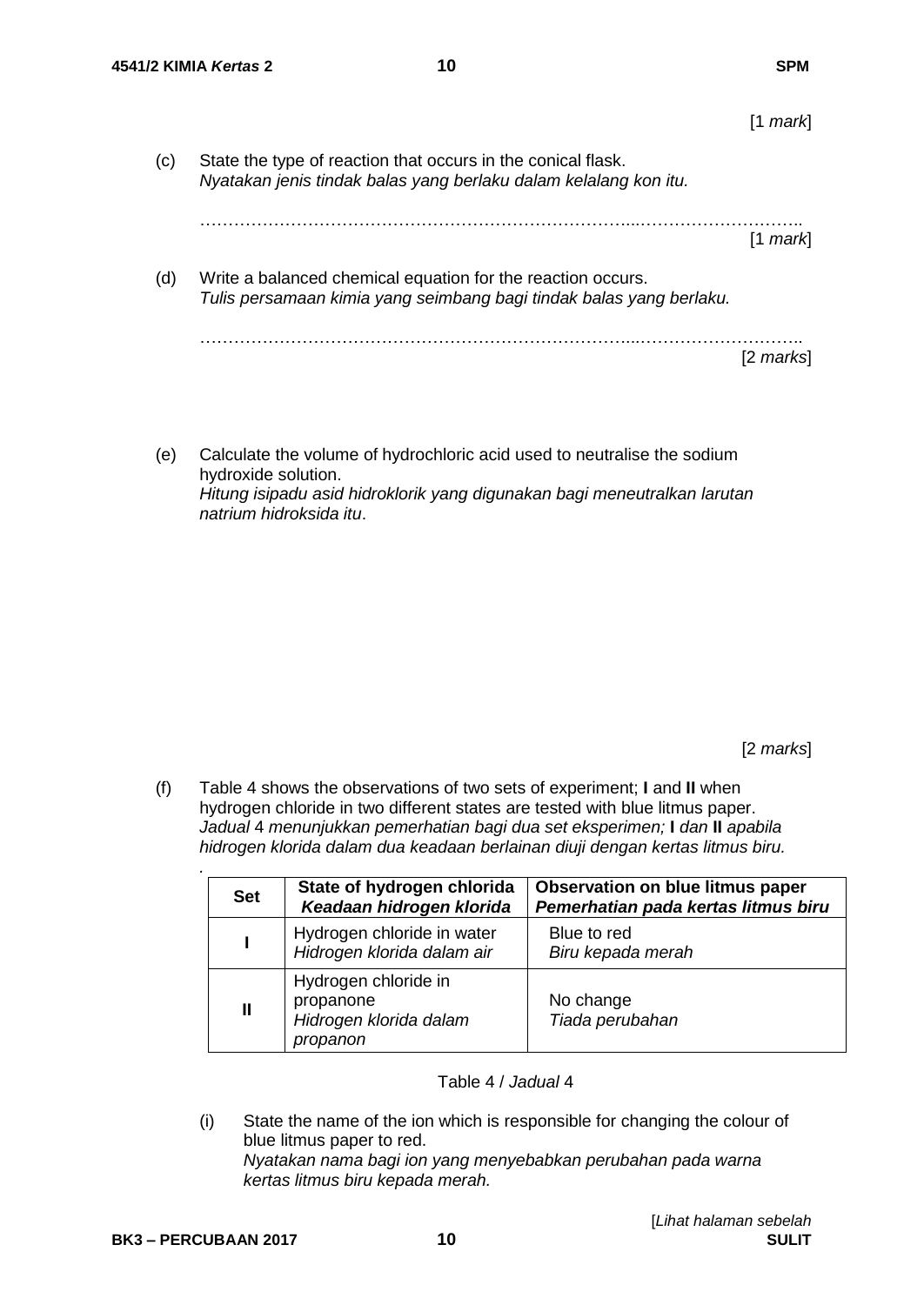- …………………………………………………………………...…………...…… [1 *mark*]
- (ii) Explain the difference in observation between Set I and Set II. *Terangkan perbezaan pemerhatian antara Set* I *dengan Set* II*.*

…………………………………………………………………...………………… …………………………………………………………………...………………… …………………………………………………………………...………………… [2 *marks*]

**5** Two experiments are conducted to investigate the factor that affects the rate of reaction for Experiment I and Experiment II respectively. *Dua eksperimen telah dijalankan untuk mengkaji faktor yang mempengaruhi kadar tindak balas masing-masing bagi Eksperimen* I *dan Eksperimen* II*.*

Experiment  $I : 3$  g zink granules + 25 cm<sup>3</sup> 1.0 mol dm<sup>-3</sup> of hydrochloric acid *Eksperimen* I : 3 g *ketulan zink* + 25 cm<sup>3</sup> *asid hidroklorik* 1.0 mol dm<sup>-3</sup> Experiment II : 3 g zink powder + 25 cm<sup>3</sup> 1.0 mol dm<sup>-3</sup> of hydrochloric acid *Eksperimen* II : 3 g *serbuk zink* + 25 cm<sup>3</sup> *asid hidroklorik* 1.0 mol dm-3

Table 5.1 and Table 5.2 show the result obtained from Experiment I and Experiment II. *Jadual* 5.1 *dan Jadual* 5.2 *menunjukkan keputusan yang diperoleh daripada Eksperimen* I *dan Eksperimen* II.

Experiment I

*Eksperimen* I

| Time (s)<br>Masa (s)                                                              |      | 20   | 40 | 60            | 80 | 100         | 120   | 140   | 160   |
|-----------------------------------------------------------------------------------|------|------|----|---------------|----|-------------|-------|-------|-------|
| Volume of gas<br>released $(cm3)$<br>Isipadu gas<br>yang terbebas<br>$\rm (cm^3)$ | 0.00 | 6.50 |    | 12.50   17.80 |    | 23.50 27.20 | 31.80 | 35.00 | 35.00 |

Table 5.1 / *Jadual* 5.1

#### Experiment II *Eksperimen* II

| LNJUUTIITUITTI                                                                                 |      |      |       |       |       |       |       |       |       |
|------------------------------------------------------------------------------------------------|------|------|-------|-------|-------|-------|-------|-------|-------|
| Time (s)<br>Masa (s)                                                                           |      | 20   | 40    | 60    | 80    | 100   | 120   | 140   | 160   |
| Volume of gas<br>released $(cm3)$<br>Isipadu gas<br>yang terbebas<br>$\mathsf{c} \mathsf{m}^3$ | 0.00 | 8.50 | 15.50 | 21.00 | 26.80 | 31.50 | 35.00 | 35.00 | 35.00 |

Table 5.2 / *Jadual* 5.2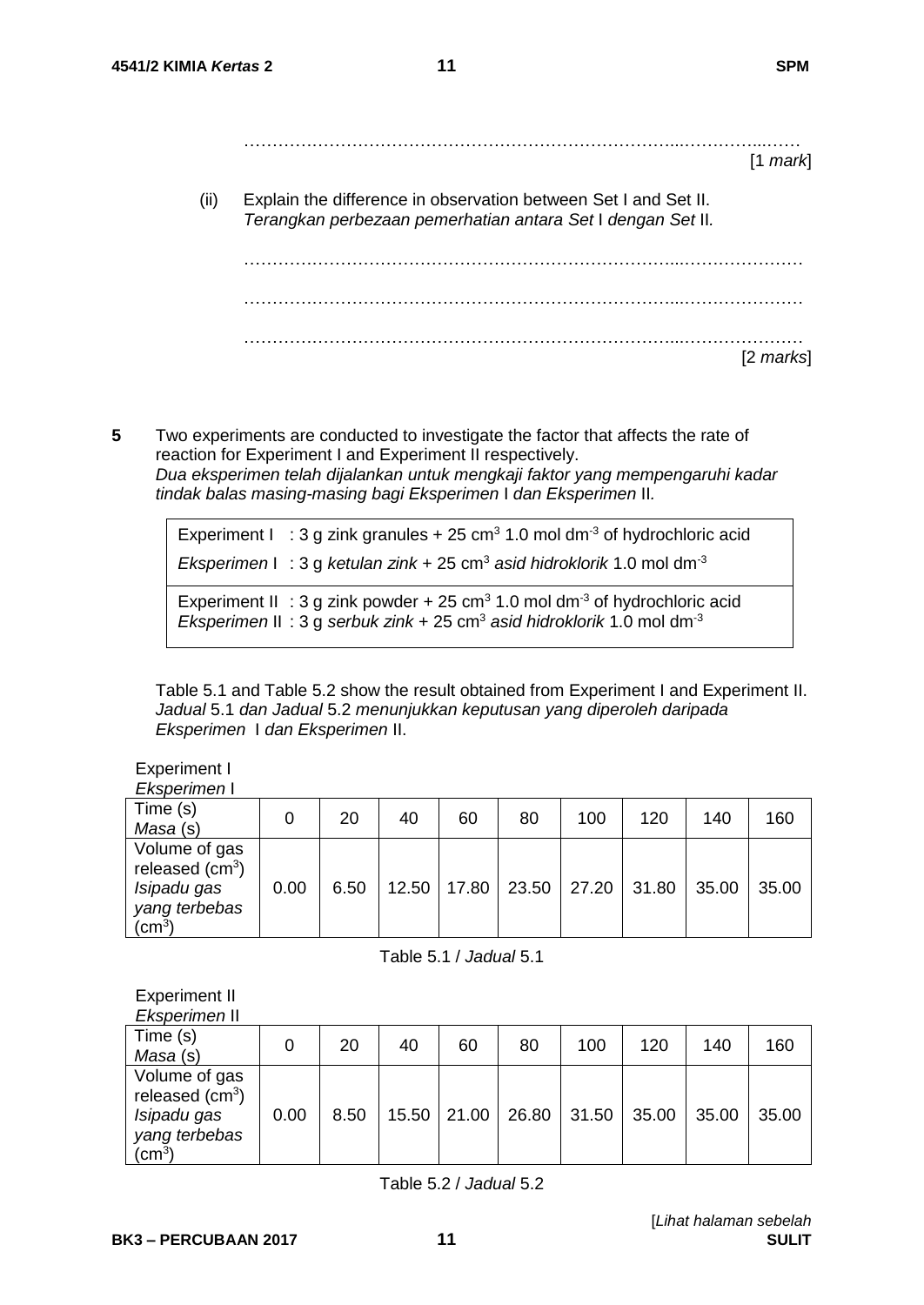| (a) | (i)   | State the name the gas released from both experiment.<br>Nyatakan namakan gas yang terbebas daripada kedua-dua eksperimen.                                                                                                                    |  |  |  |  |
|-----|-------|-----------------------------------------------------------------------------------------------------------------------------------------------------------------------------------------------------------------------------------------------|--|--|--|--|
|     |       | $[1$ mark]                                                                                                                                                                                                                                    |  |  |  |  |
|     | (ii)  | Describe a chemical test to verify the gas in (a) (i).<br>Huraikan satu ujian kimia untuk mengesahkan gas di (a) (i).                                                                                                                         |  |  |  |  |
|     |       |                                                                                                                                                                                                                                               |  |  |  |  |
|     |       | $[2 \text{ marks}]$                                                                                                                                                                                                                           |  |  |  |  |
| (b) | (i)   | Referring to Table 5.1 and Table 5.2; calculate the average rate of reaction<br>for Experiment I and Experiment II.<br>Merujuk kepada Jadual 5.1 dan Jadual 5.2; hitungkan kadar tindak balas<br>purata untuk Eksperimen I dan Eksperimen II. |  |  |  |  |
|     |       | <b>Experiment I / Eksperimen I</b><br><b>Experiment II / Eksperimen II</b>                                                                                                                                                                    |  |  |  |  |
|     |       | $[2 \text{ marks}]$                                                                                                                                                                                                                           |  |  |  |  |
|     | (ii)  | Compare the rate of reaction of Experiment I and Experiment II.<br>Bandingkan kadar tindak balas bagi Eksperimen I dan Eksperimen II.                                                                                                         |  |  |  |  |
|     |       | $[1$ mark]                                                                                                                                                                                                                                    |  |  |  |  |
|     | (iii) | Explain your answer in (b) (ii) referring to the collision theory.<br>Terangkan jawapan anda di (b) (ii) dengan merujuk teori perlanggaran.                                                                                                   |  |  |  |  |
|     |       |                                                                                                                                                                                                                                               |  |  |  |  |
|     |       |                                                                                                                                                                                                                                               |  |  |  |  |
|     |       | $[3$ marks]                                                                                                                                                                                                                                   |  |  |  |  |
| (c) |       | Sketch the graph of the volume of gas produced against time for both<br>experiments on the same axis.<br>Lakarkan graf isipadu gas yang terbebas melawan masa bagi kedua-dua                                                                  |  |  |  |  |

*eksperimen pada paksi yang sama.*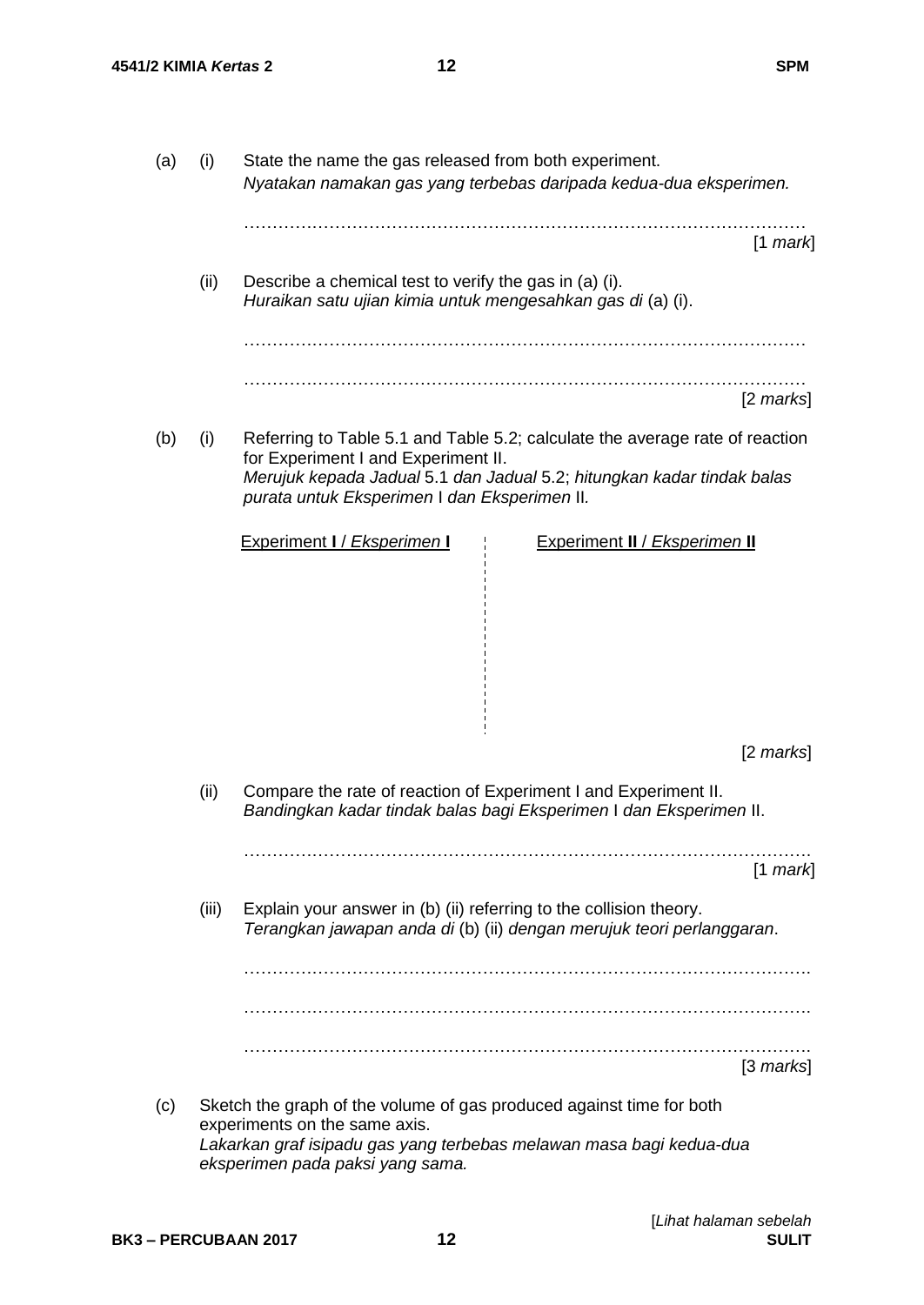**6** (a) Diagram 6 shows the set-up of apparatus to determine the heat of combustion of ethanol.

> *Rajah* 6 *menunjukkan susunan radas untuk menentukan haba pembakaran etanol*.



Diagram 6 / *Rajah* 6

The result of the experiment is as follows : *keputusan eksperimen adalah seperti berikut* :

| Mass of lamp and ethanol before burning (g)<br>Jisim pelita dan etanol sebelum pembakaran (g) | 142.78 |
|-----------------------------------------------------------------------------------------------|--------|
| Mass of lamp and ethanol after burning (g)<br>Jisim pelita dan etanol selepas pembakaran (g)  | 141.86 |
| Initial temperature of water (°C)<br>Suhu awal air $(°C)$                                     | 27.0   |
| Highest temperature of water (°C)<br>Suhu tertinggi air (°C)                                  | 57.0   |
| Volume of water (cm <sup>3</sup> )<br>Isipadu air $(cm^3)$                                    | 200    |

(i) What is meant by heat of combustion? *Apakah yang dimaksudkan dengan haba pembakaran*?

………………………………………………………………………………………. ……………………………………………………………………………………….

[1 *mark*]

[*Lihat halaman sebelah*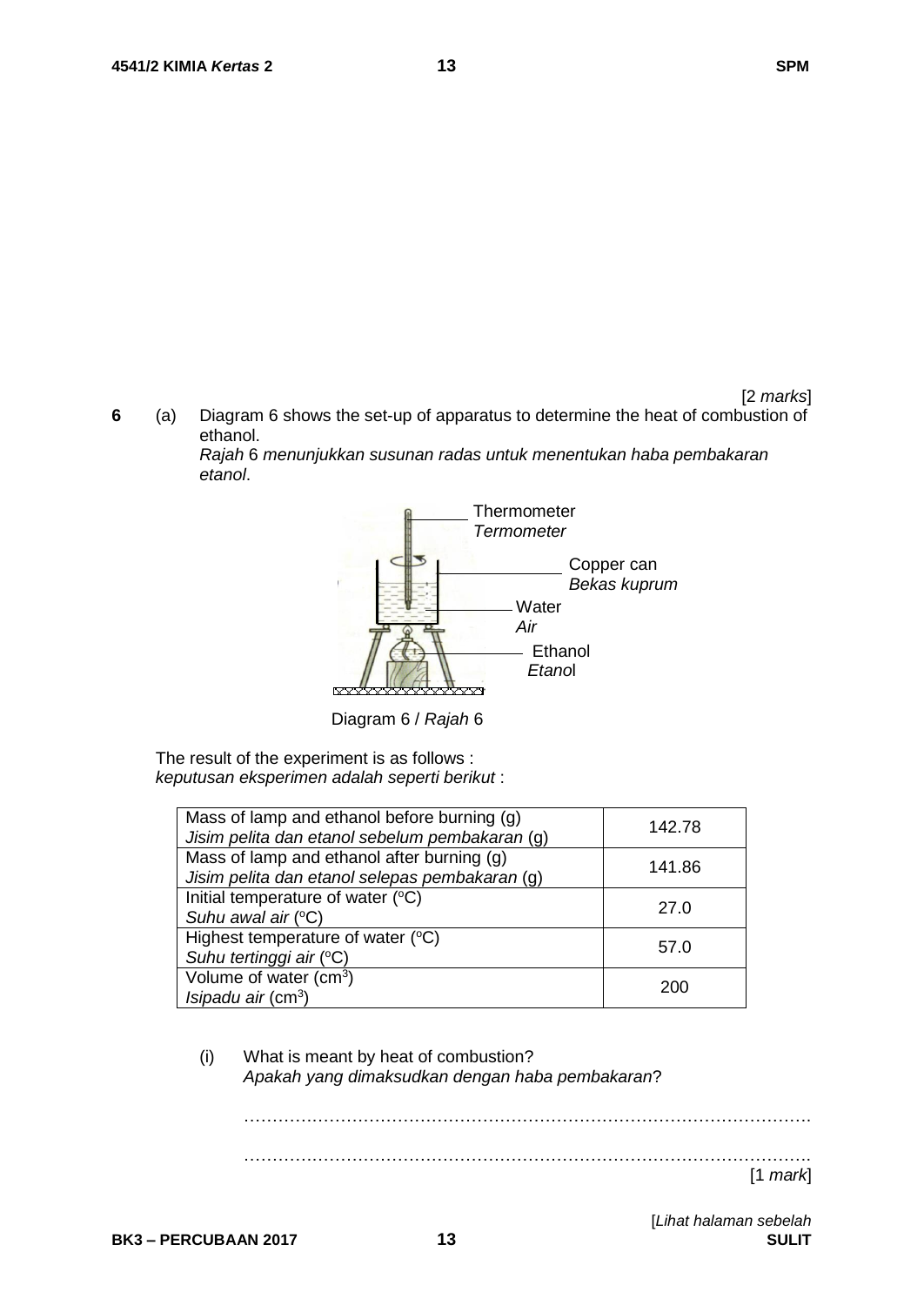(ii) Calculate the heat of combustion of ethanol. *Hitungkan haba pembakaran etanol*. [Given that molar mass of ethanol =  $46$  g mol<sup>-1</sup>, specific heat capacity of water=4.2 J g<sup>-1 o</sup>C<sup>-1</sup>] [Diberi jisim molar etanol = 46 g mol<sup>-1</sup>, muatan haba tentu air = 4.2J g<sup>-1 o</sup>C<sup>-1</sup>]

[3 *marks*]

(b) Table 6 shows the reactants and the heat of neutralisation for Reaction 1 and Reaction 2.

*Jadual* 6 *menunjukkan bahan-bahan tindak balas dan haba peneutralan bagi Tindak balas* 1 *dan Tindak balas* 2.

| <b>Reaction</b><br><b>Tindak balas</b> | <b>Reactants</b><br>Bahan-bahan tindak balas | $\Delta$ H / kJ mol <sup>-1</sup> |  |  |
|----------------------------------------|----------------------------------------------|-----------------------------------|--|--|
|                                        | HCl + NaOH                                   | - 57.3                            |  |  |
|                                        | $CH_3COOH + NaOH$                            | - 53.7                            |  |  |

Table 6 / *Jadual* 6

(i) Explain the difference of the heat of neutralisation between Reaction 1 and Reaction 2.

*Terangkan perbezaan haba peneutralan antara Tindak balas* 1 *dengan Tindak balas* 2*.*

……………………………………………………………………………………… ……………………………………………………………………………………… ……………………………………………………………………………………… [2 *marks*] (ii) 0.1 mol hydrochloric acid reacts with 0.1 mol sodium hydroxide solution in Reaction 1. The total volume of mixture is 100  $\text{cm}^3$ . Calculate the change of temperature. 0.1 mol *asid hidroklorik bertindak balas dengan* 0.1 mol *larutan natrium hidroksida dalam Tindak balas* 1. *Jumlah isipadu campuran ialah* 100 cm<sup>3</sup> . *Hitungkan perubahan suhu*.

[Given that specific heat capacity of solution = 4.2 J g<sup>-1</sup> °C<sup>-1</sup>] [Diberi muatan haba tentu larutan =  $4.2$  J g<sup>-1</sup> °C<sup>-1</sup>]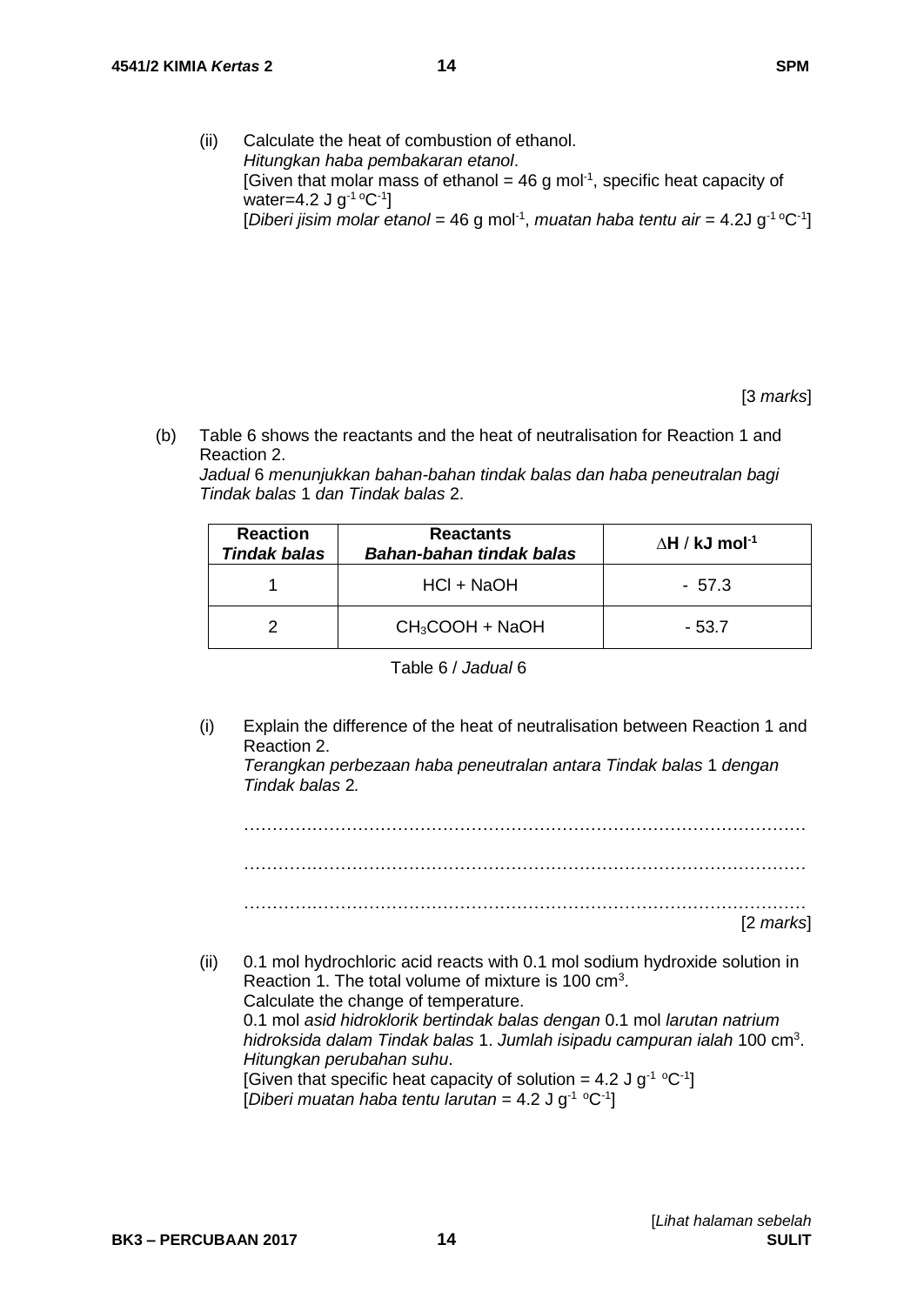[2 *marks*]

(iii) Draw an energy level diagram for the neutralisation reaction in Reaction 2. *Lukiskan gambar rajah aras tenaga bagi tindak balas peneutralan dalam Tindak balas* 2*.*

[3 *marks*]

[*Lihat halaman sebelah*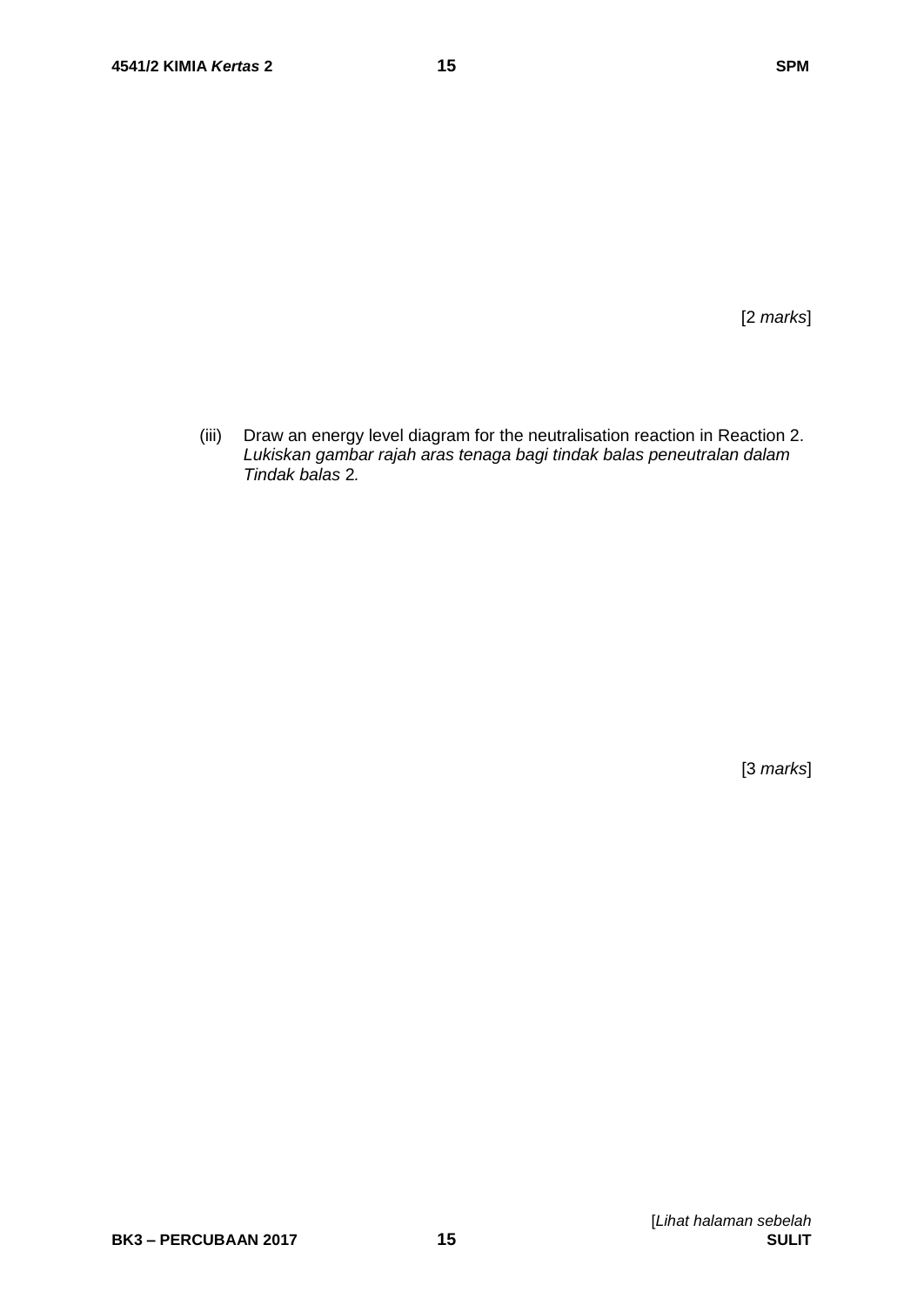## **Section B** *Bahagian* **B**

[20 marks] [20 *markah*]

## Answer any **one** question from this section. *Jawab mana-mana* **satu** *soalan daripada bahagian ini.*

- **7** (a) Epsom salt is scientifically known as magnesium sulphate is used as a natural remedy to relieve muscle pain. In laboratory, the salt can be made in a number of methods such as:
	- I. Adding a metal to an acid
	- II. Adding an oxide metal to an acid

For each of the method above, state the name of the substances needed to prepare magnesium sulphate.

*Garam Epsom yang dikenali secara saintifik sebagai magnesium sulfat merupakan satu penawar semulajadi untuk melegakan sakit otot. Di dalam makmal, garam tersebut boleh dihasilkan melalui beberapa kaedah seperti :*

- I. *Menambahkan logam kepada asid*
- II. *Menambahkan oksida logam kepada asid*

*Bagi setiap kaedah di atas, nyatakan nama bagi bahan-bahan yang diperlukan untuk menyediakan magnesium sulfat.*

[4 *marks*]

(b) Diagram 7.1 shows the conversion of salt X to solid Y and gas Z.

Salt X is a green solid which insoluble in water while solid Y produced is a black solid.

*Rajah* 7.1 *menunjukkan pertukaran garam* X *kepada pepejal* Y *dan gas* Z*. Garam* X *merupakan pepejal hijau yang tak larut dalam air manakala pepejal* Y *yang terhasil berwarna hitam.*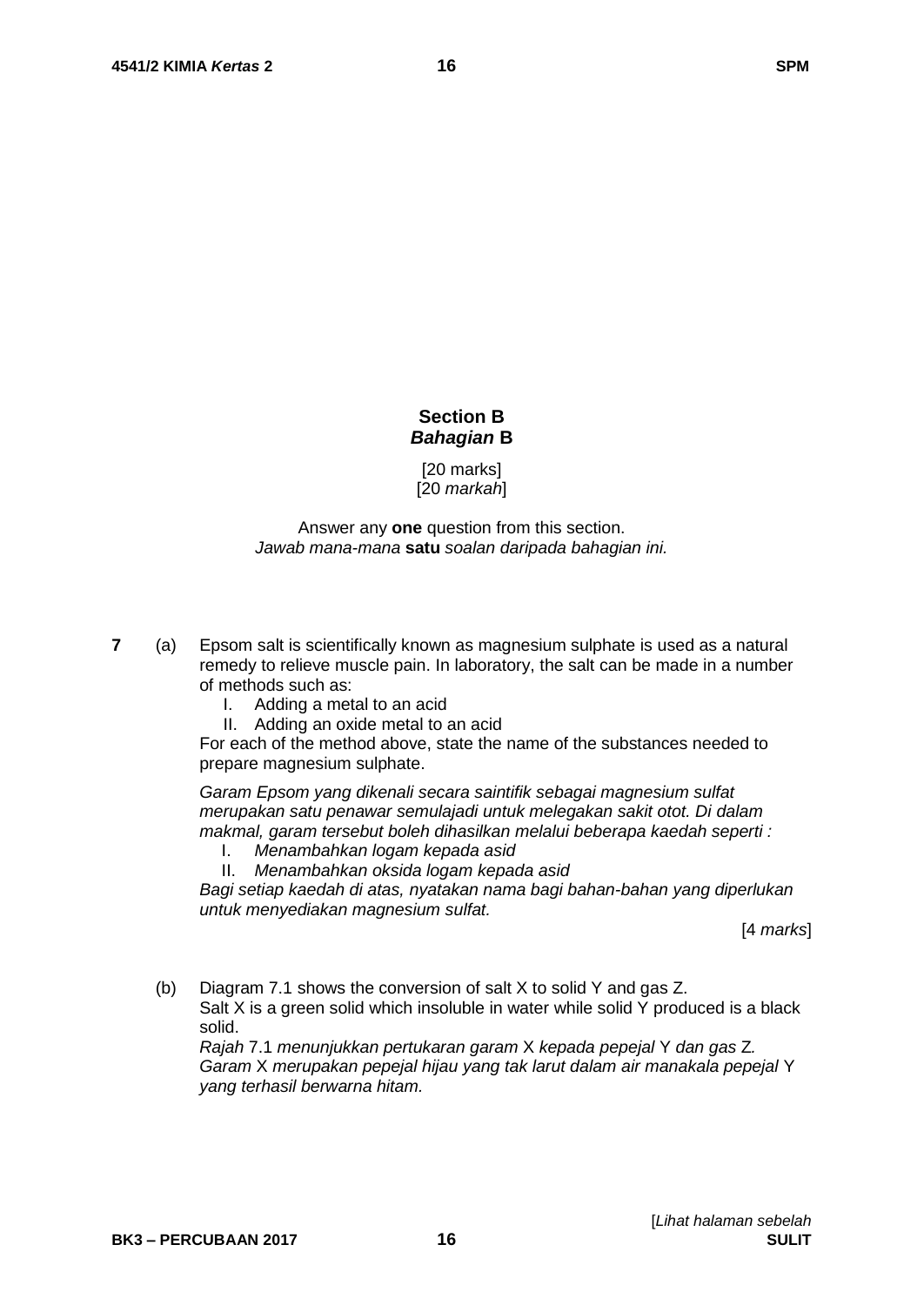

Diagram 7.1 / *Rajah* 7.1

(i) Based on Diagram 7.1, identify salt X, solid Y and gas Z. Describe a chemical test for gas Z. *Berdasarkan Rajah* 7.1*, kenal pasti garam* X*, pepejal* Y *dan gas* Z*. Huraikan ujian kimia bagi gas* Z*.*

[5 *marks*]

(ii) Diagram 7.2 shows the reaction between solid Y and nitric acid. *Rajah* 7.2 *menunjukkan tindak balas antara pepejal* Y *dan asid nitrik.*



Diagram 7.2 / *Rajah* 7.2

Name the product formed from the reaction.

*.*

Describe briefly a chemical test to verify the anion and cation in solution formed.

*Namakan hasil yang terbentuk daripada tindak balas itu. Huraikan secara ringkas ujian kimia untuk mengesahkan kation dan anion dalam larutan yang terhasil.*

[6 *marks*]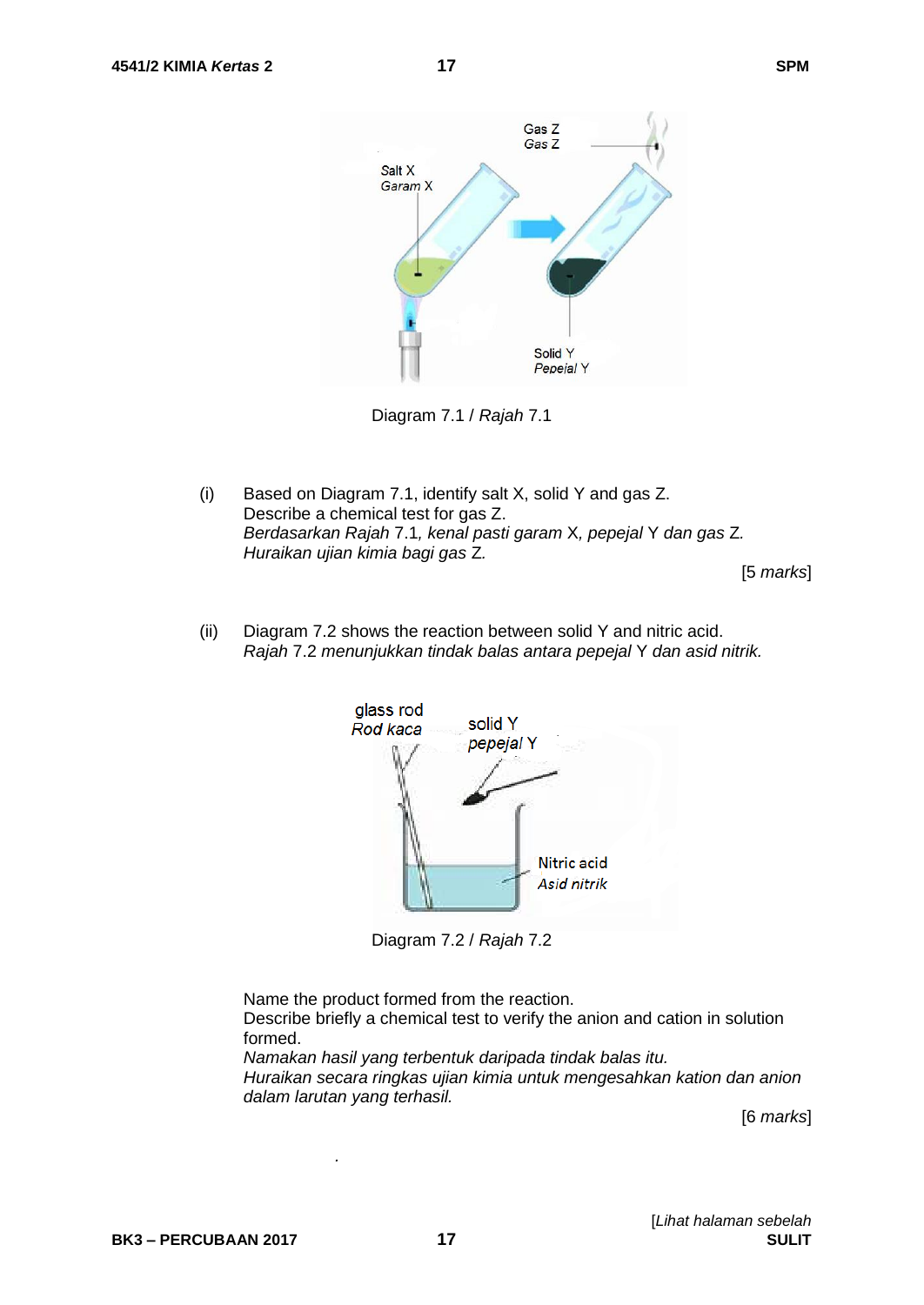(iii) If 50  $\text{cm}^3$  of 1.0 mol dm<sup>-3</sup> nitric acid reacts with excess solid Y, write the chemical equation for the reaction and calculate the mass of the product formed.

[Molar mass of the product = 188 g mol<sup>-1</sup>]

*Jika* 50 cm<sup>3</sup> *asid nitrik* 1.0 mol dm-3 *bertindak balas dengan pepejal* Y *berlebihan*, *tulis persamaan kimia bagi tindak balas itu dan hitung jisim hasil tindak balas yang terbentuk.* [*Jisim molar hasil tindak balas* = 188 g mol<sup>-1</sup>]

[5 *marks*]

**8** (a) Table 8 shows esters and their flavours. *Jadual* 8 *menunjukkan ester dan perisanya.*

| <b>Ester</b><br><b>Ester</b> | <b>Flavour</b><br><b>Perisa</b> |
|------------------------------|---------------------------------|
| Ethyl butanoate              | Pineapple                       |
| Etil butanoat                | <b>Nanas</b>                    |
| Methyl propanoate            | Apple                           |
| Metal propanoat              | Epal                            |
| Pentyl butanoate             | <b>Banana</b>                   |
| Pentil butanoat              | Pisang                          |

#### Table 8 / *Jadual* 8

Ahmad wants to produce ester in a laboratory that has a pineapple flavour. State the alcohol and the carboxylic acid to be used for preparing the ester. Write the chemical equation to prepare the ester.

Calculate the mass of the alcohol will be used to get 1.16 g of the ester [Relative atomic mass:  $H = 1$ ,  $C = 12$ ,  $O = 16$ ]

*Ahmad ingin menyediakan ester di dalam makmal sekolah yang perisa nanas. Nyatakan alkohol dan asid karboksilik yang akan diguna untuk menyediakan ester itu. Hitung jisim alkohol yang akan digunakan bagi mendapatkan* 1.16 g *ester itu.* [*Jisim atom relatif*: H = 1, C = 12, O = 16]

[6 *marks*]

(b) Diagram 8 shows how the compound X and the alcohol Y formed from the compound W and structural formula, melting and boiling point and electrical conductivity of compound W and compound X.

*Rajah* 8 *menunjukkan bagaimana sebatian* X *dan alkohol* Y *terbentuk daripada Sebatian* W *dan formula struktur*, *takat lebur dan takat didih serta kekonduksian elektrik bagi sebatian* W *dan sebatian* X.

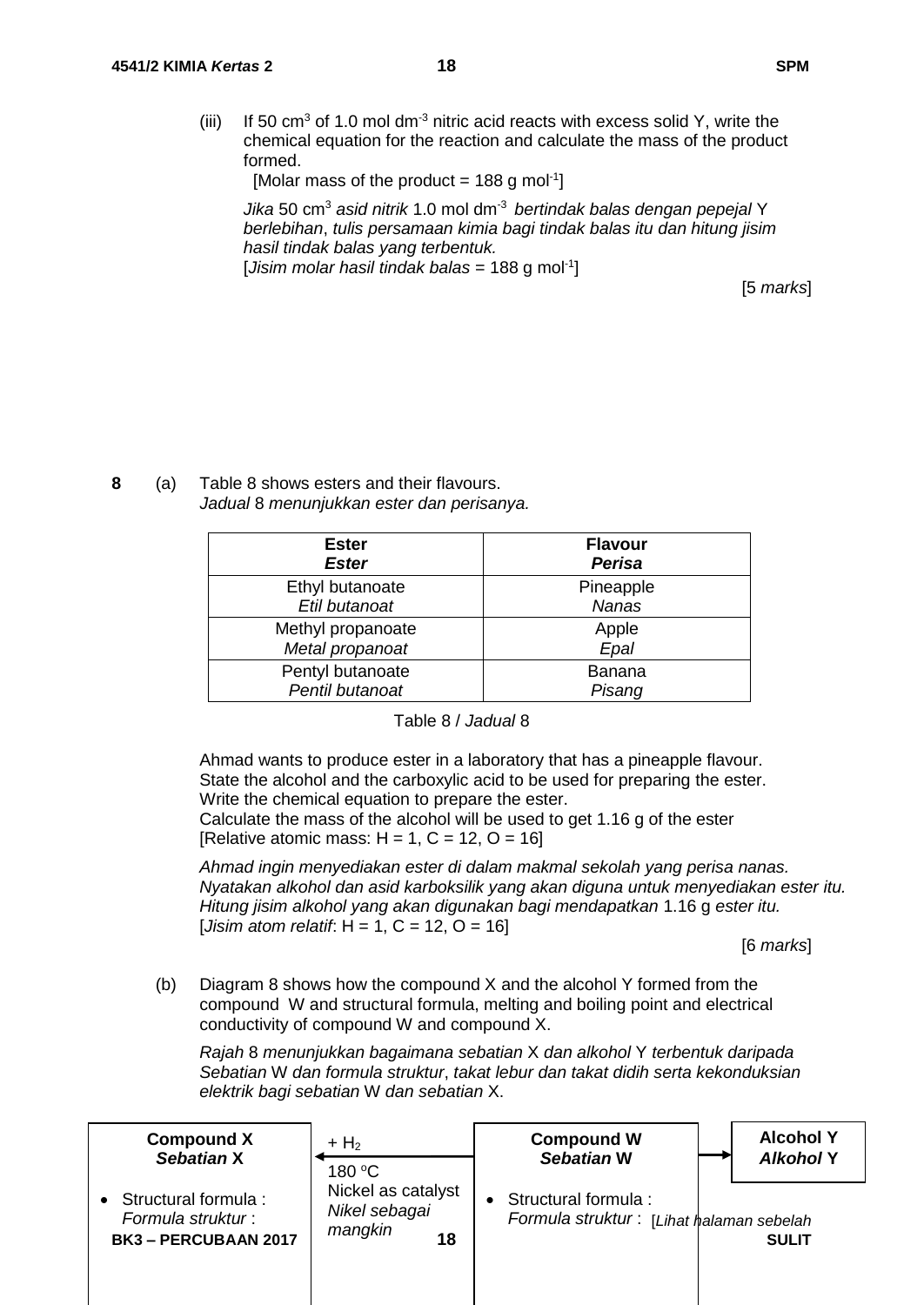$$
H - C - C - C - H
$$
  
\n $H - C - C - C - H$   
\n $H - C - C = C - H$   
\n $H - C - C = C - H$ 

- (i) Compare and contrast between compound W and compound X in terms of
	- Type of hydrocarbon
	- Physical properties
	- Reaction with bromine water
	- Sootiness of flame when burning

Explain each of your comparisons.

*Banding dan bezakan antara sebatian* W *dan sebatian* X *dari segi*

- *Jenis hidrokarbon*
- *Sifat-sifat fizik*
- *Tindak balas dengan air bromin*
- *Kejelagaan nyalaan apabila dibakar*

*Terangkan setiap perbandingan anda.*

[8 *marks*]

(ii) Draw the structural formula of alcohol Y and name the alcohol. State the optimum condition for producing of alcohol Y from compound W. Write the chemical equation involved.

*Lukis formula struktur bagi alkohol* Y *dan namakan alkohol itu. Nyatakan keadaan yang optimum bagi menghasilkan alkohol* Y *daripada sebatian* W. *Tuliskan persamaan kimia yang terlibat.*

[6 *marks*]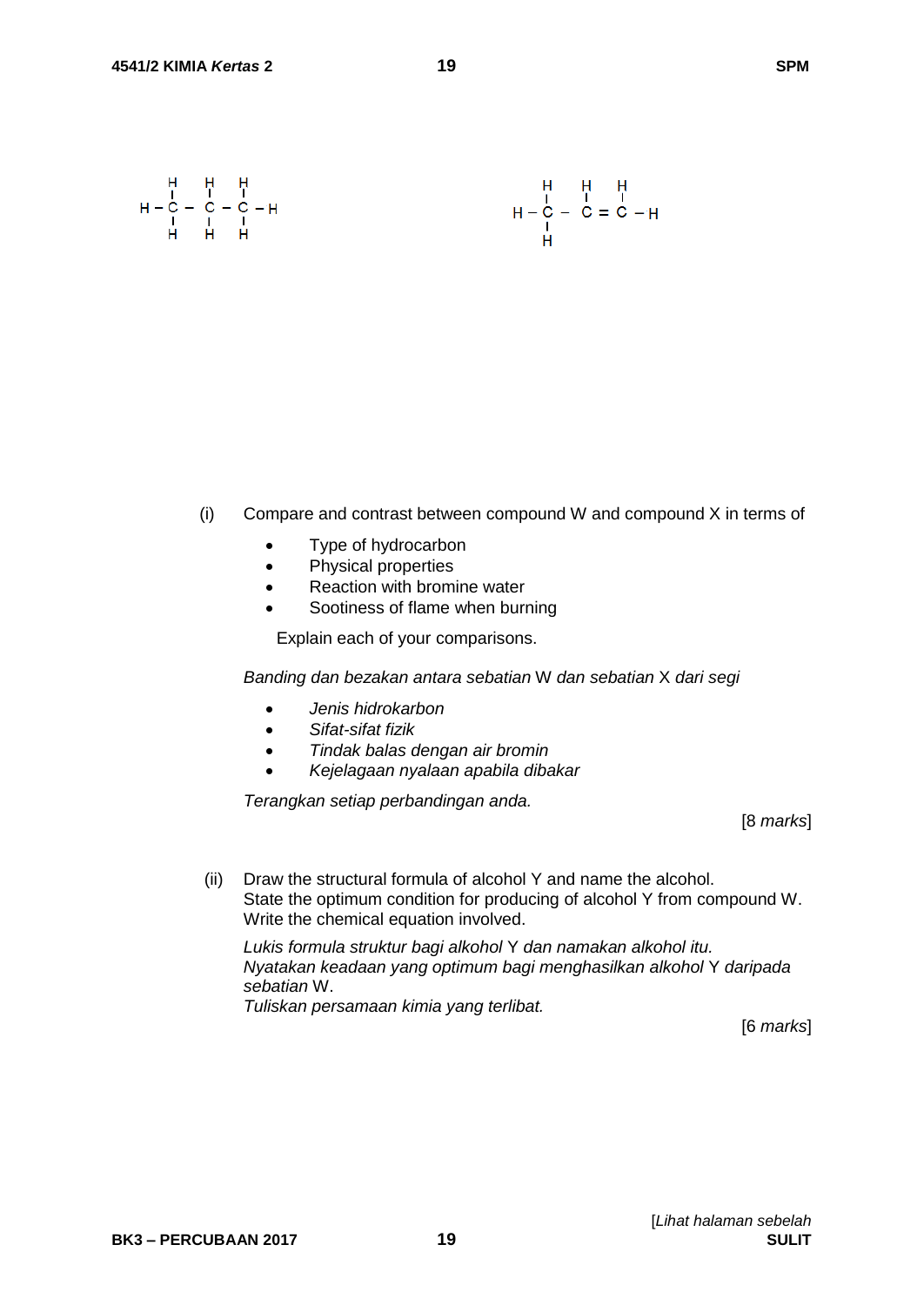# **Section C** *Bahagian* **C**

[20 marks] [20 *markah*]

Answer any **one** question from this section. *Jawab mana-mana* **satu** *soalan daripada bahagian ini.*

**9** (a) Table 9.1 shows the observation of Experiment **I** and Experiment **II**. *Jadual* 9.1 *menunjukkan pemerhatian bagi Eksperimen* **I** *dan Eksperimen* **II**.

| <b>Experiment</b><br><b>Eksperimen</b> | <b>Reactants</b><br>Bahan-bahan tindak balas | <b>Observation</b><br>Pemerhatian                                       |
|----------------------------------------|----------------------------------------------|-------------------------------------------------------------------------|
|                                        | Zinc + Copper(II) sulphate solution          | The blue colour of copper(II) sulphate<br>solution turns to colourless. |
|                                        | Zink + Larutan kuprum(II) sulfat             | Warna biru larutan kuprum(II) sulfat<br>menjadi tidak warna.            |
| $\mathbf{I}$                           | Silver + Copper sulphate(II) solution        | The blue colour of copper(II) sulphate<br>solution remain unchanged.    |
|                                        | Argentum + Larutan kuprum(II) sulfat         | Warna biru larutan kuprum(II) sulfat<br>kekal tidak berubah.            |

Table 9.1 / *Jadual* 9.1

Explain why there are differences on observation in Experiment **I** and Experiment **II**. Write the ionic equation for the reaction in Experiment **I**.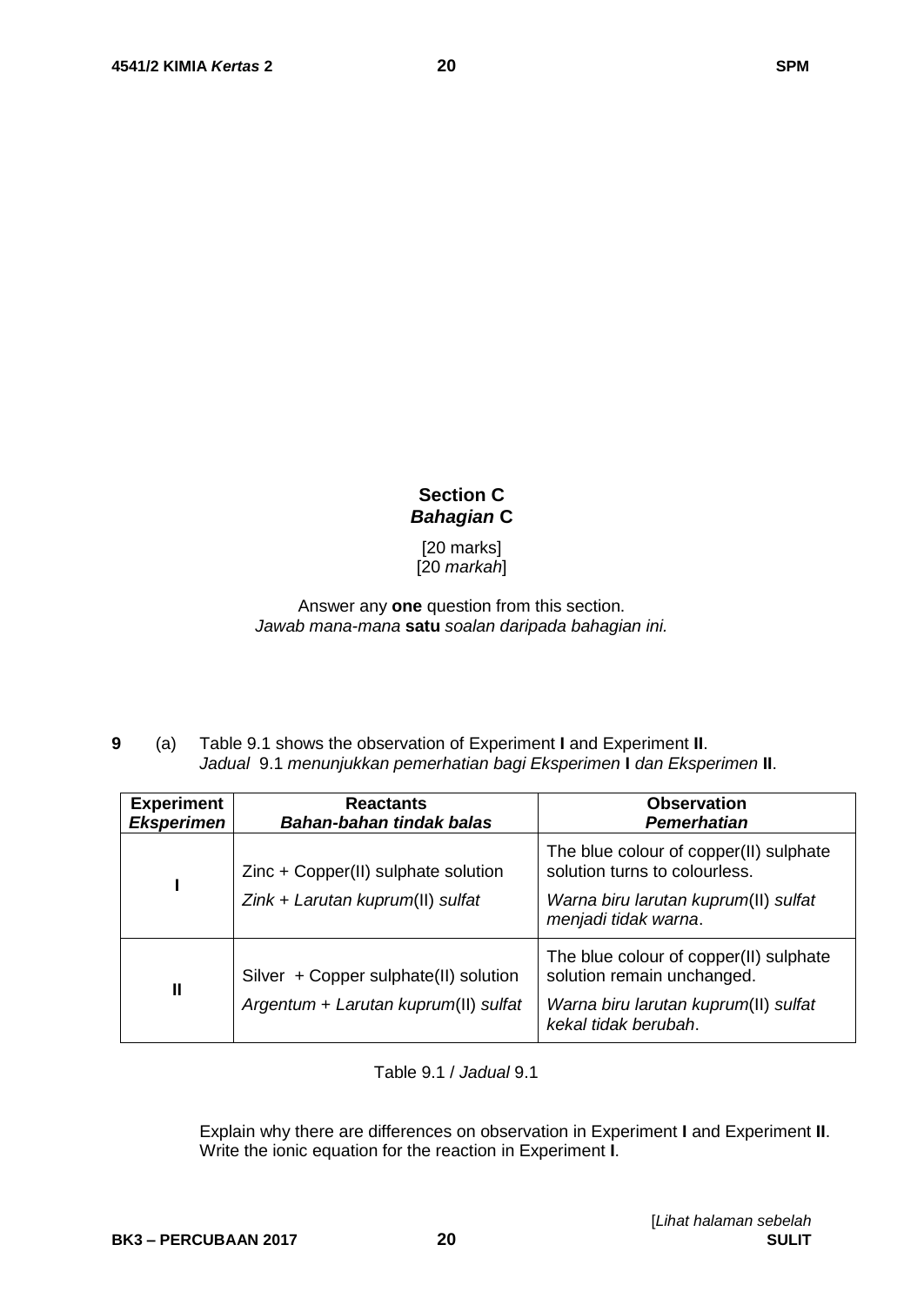*Terangkan mengapa terdapat perbezaan pada pemerhatian dalam Eksperimen* **I** *dan Eksperimen* **II**. *Tuliskan persamaan ion bagi tindak balas dalam Eksperimen* **I**.

[4 *marks*]

(b) Table 9.2 shows the apparatus set-up and the observations for electrolysis of copper(II) sulphate solution using different type of electrodes. *Jadual* 9.2 *menunjukkan susunan radas dan pemerhatian bagi proses elektrolisis larutan kuprum*(II) *sulfat menggunakan jenis elektrod yang berbeza.*

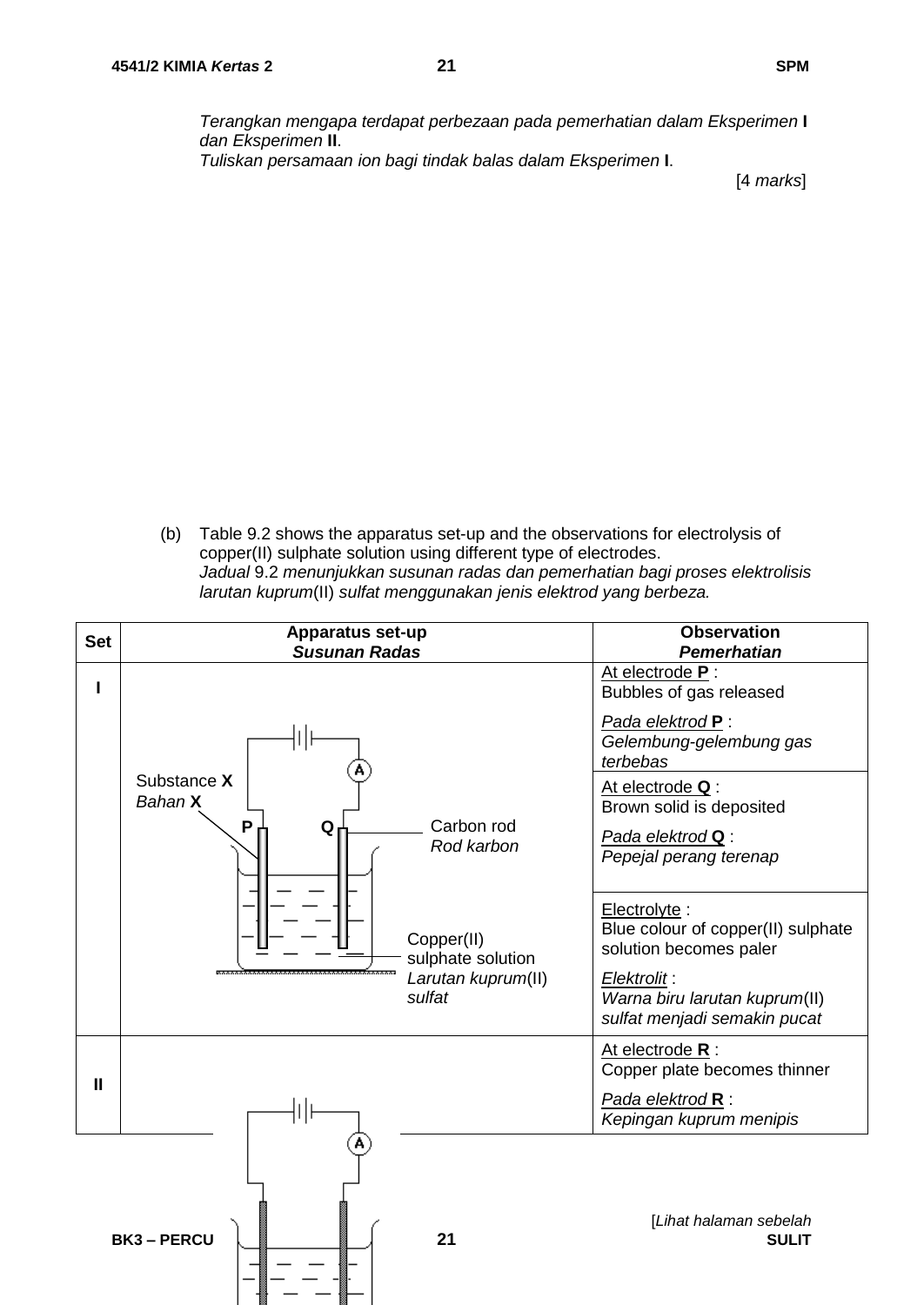

Jadual 9.2 / *Table* 9.2

- (i) Suggest the substance **X** and substance **Y**. *Cadangkan bahan* **X** *dan bahan* **Y**.
- (ii) By using Set **I** or Set **II**, explain how the product formed at anode. *Dengan menggunakan Set* **I** *atau Set* **II**, *terangkan bagaimana hasil terbentuk di anod.*

[6 *marks*]

(c) Diagram 9 shows the change that occurs to an iron bracelet when it's electroplated with gold.

*Rajah* 9 *menunjukkan perubahan yang berlaku kepada gelang besi apabila disadurkan dengan emas.*



Diagram 9 / *Rajah* 9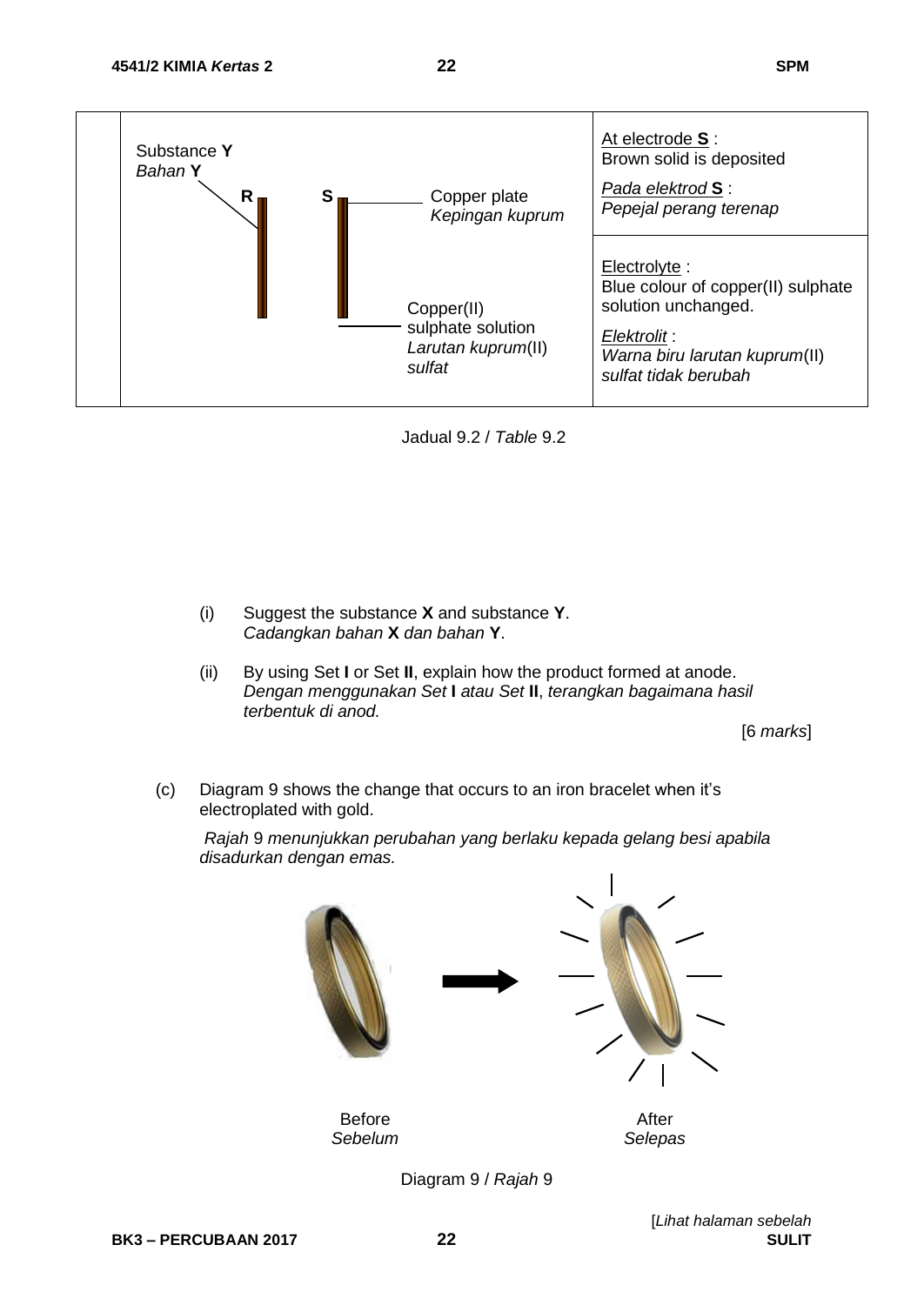By using the same method, describe an experiment to electroplate an iron key with silver or copper.

*Menggunakan kaedah yang sama, huraikan satu eksperimen untuk menyadurkan kunci besi dengan argentum atau kuprum.* 

Your description should include the following : *Huraian anda haruslah mengandungi perkara berikut :*

- Apparatus set-up *Susunan radas*
- Procedure *Prosedur*
- Observation at the iron key and silver or copper *Pemerhatian pada kunci besi dan argentum atau kuprum*
- Half equations involved. *Setengah persamaan yang terlibat.*

[10 *marks*]

**10** (a) Diagram 10 shows the chemical equations of two reactions: *Rajah* 10 *menunjukkan persamaan kimia bagi dua tindak balas*:

| Reaction I<br>Tindak balas I   | : KOH + HCl $\rightarrow$ | $KCI + H2O$    |
|--------------------------------|---------------------------|----------------|
| Reaction II<br>Tindak balas II | : Mg + 2HCl $\rightarrow$ | $MqCl2$ + $H2$ |

Diagram 10 / *Rajah* 10

Which reaction is a redox reaction? Explain your answer in terms of change in oxidation number.

*Tindak balas yang manakah ialah tindak balas redoks*? *Terangkan jawapan anda dari segi perubahan dalam nombor pengoksidaan*.

[4 *marks*]

(b) Table 10 shows the reactants and observations of two redox reactions.

*Jadual* 10 *menunjukkan bahan-bahan tindak balas dan pemerhatian bagi dua tindak balas redok*s.

| <b>Redox Reaction</b> | <b>Reactants</b>         | <b>Observation</b> |
|-----------------------|--------------------------|--------------------|
| Tindak balas          | Bahan-bahan tindak balas | <b>Pemerhatian</b> |
| <b>Redoks</b>         |                          |                    |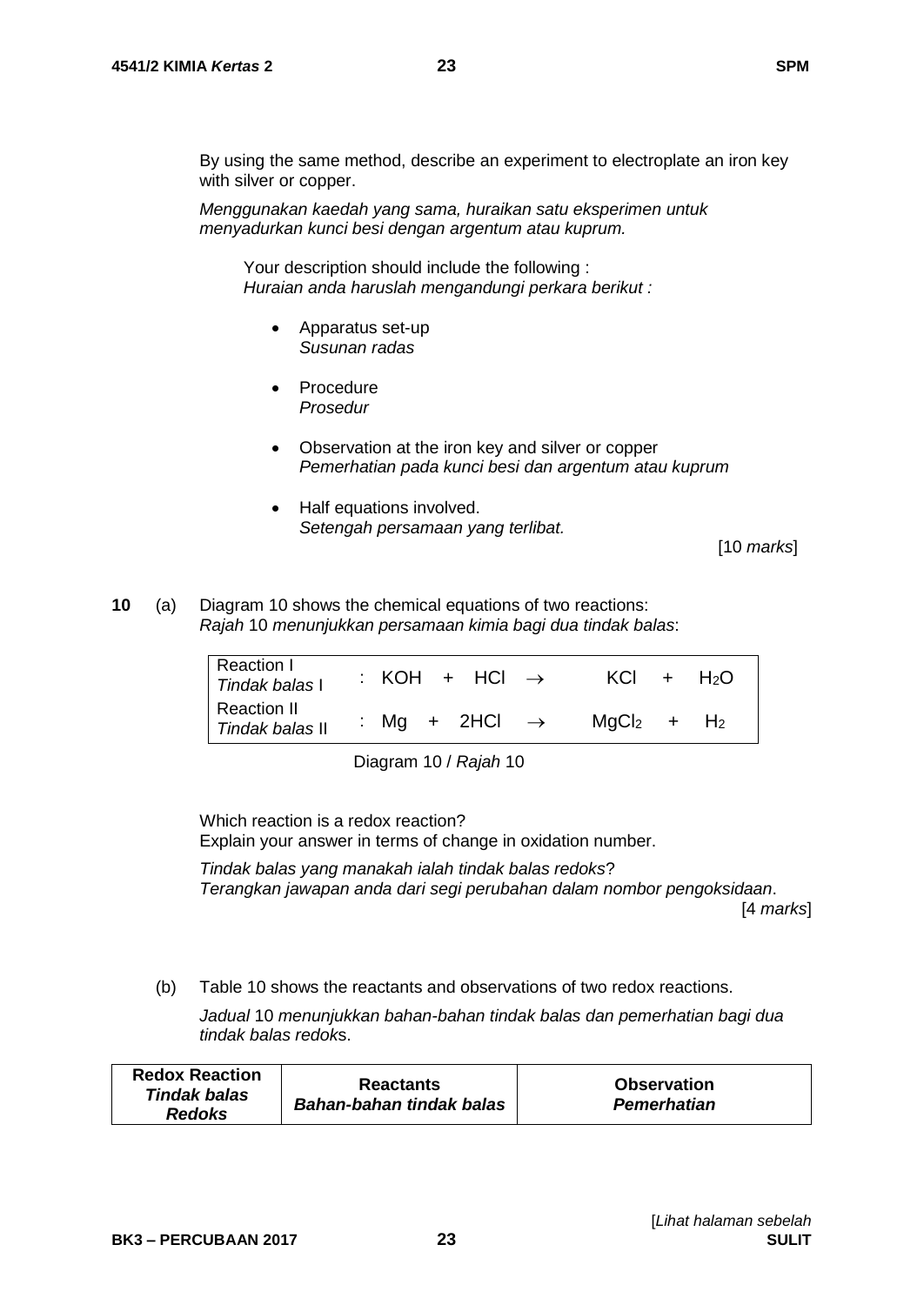| X | Iron(II) sulphate solution<br>+ Substance P<br>Larutan ferum(II) sulfat<br>$+$ Bahan $P$ | The solution changes in colour from<br>pale green to yellow.<br>Larutan berubah warna daripada<br>hijau pucat kepada kuning. |
|---|------------------------------------------------------------------------------------------|------------------------------------------------------------------------------------------------------------------------------|
| γ | Iron(III) sulphate solution<br>+ Substance Q<br>Larutan ferum(III) sulfat<br>$+$ Bahan Q | The solution changes in colour from<br>brown to pale green.<br>Larutan berubah warna daripada<br>perang kepada hijau pucat.  |

Table 10 / *Jadual* 10

Suggest substance **P** and substance **Q**. Explain the observation for reaction X and reaction Y in terms of electron transfer.

*Cadangkan bahan* **P** *dan bahan* **Q**. *Terangkan pemerhatian bagi tindak balas* X *dan tindak balas* Y *dari segi pemindahan elektron*.

[6 *marks*]

(c)

The electric current is produced by the transfer of electron at a distance from a reducing agent to an oxidizing agent in a chemical reaction.

*Arus elektrik terhasil oleh pemindahan elektron pada satu jarak daripada agen penurunan kepada agen pengoksidaan dalam suatu tindak balas kimia.*

By naming any suitable oxidizing agent and reducing agent, describe an experiment to prove the statement above.

*Dengan menamakan sebarang agen pengoksidaan dan agen penurunan yang sesuai, huraikan satu eksperimen untuk membuktikan kenyataan di atas*.

Your description must include the following;

*Penerangan anda mesti mengandungi perkara-perkara berikut*;

- Diagram of the apparatus set-up *Gambar rajah susunan radas*
- Procedure of the experiment *Prosedur eksperimen*
- **Observations**